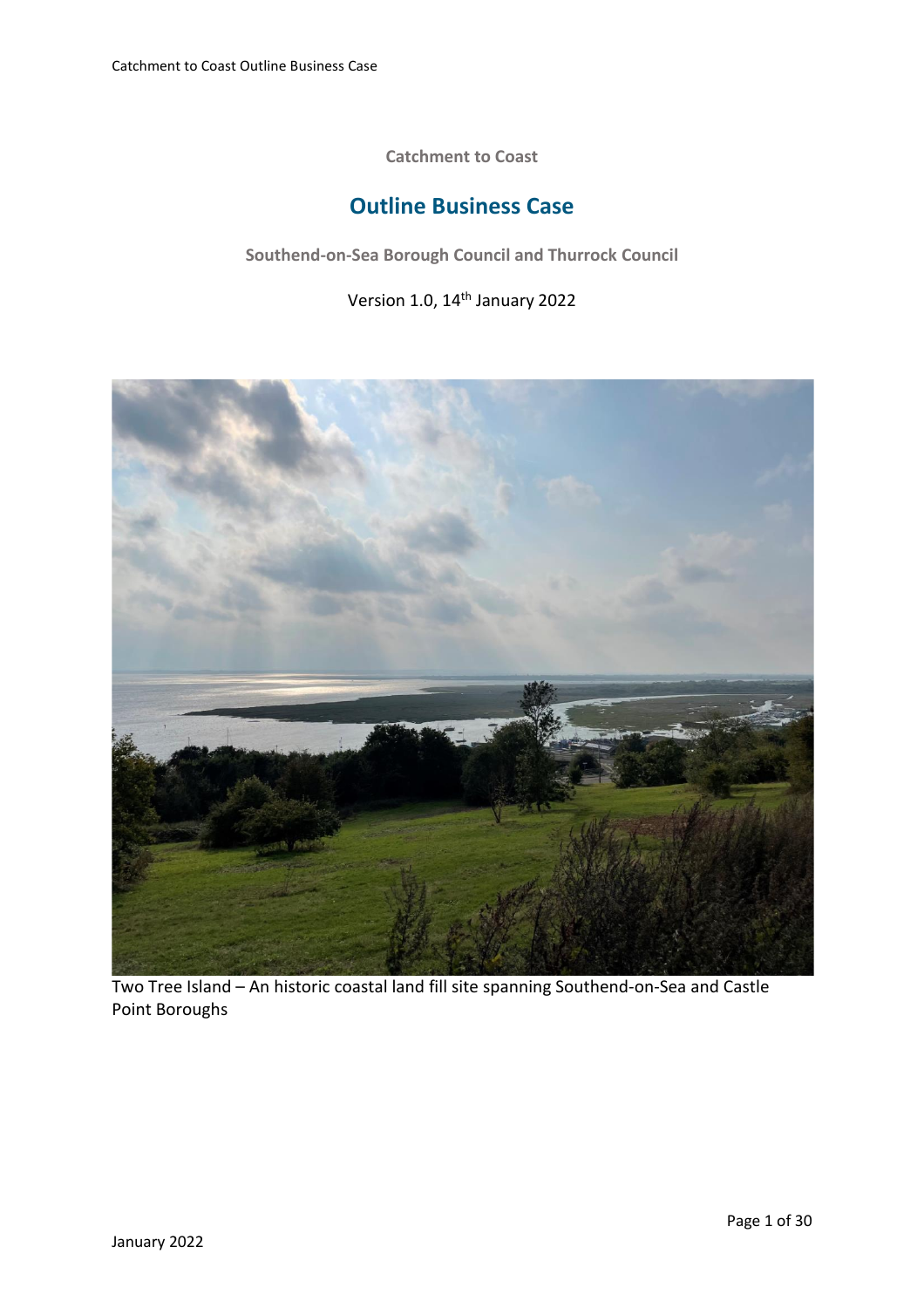## Issue and revision record

| Revision | Date of Issue | Originator | Checker | Approver | Description                        |
|----------|---------------|------------|---------|----------|------------------------------------|
| 1.0      | 14.01.2022    |            |         |          | Initial version for SBC<br>cabinet |
|          |               |            |         |          |                                    |
|          |               |            |         |          |                                    |

### Comment sheet

| Changes from EoI Submission to OBC |  |  |  |  |
|------------------------------------|--|--|--|--|
|                                    |  |  |  |  |
|                                    |  |  |  |  |
|                                    |  |  |  |  |
|                                    |  |  |  |  |
|                                    |  |  |  |  |
|                                    |  |  |  |  |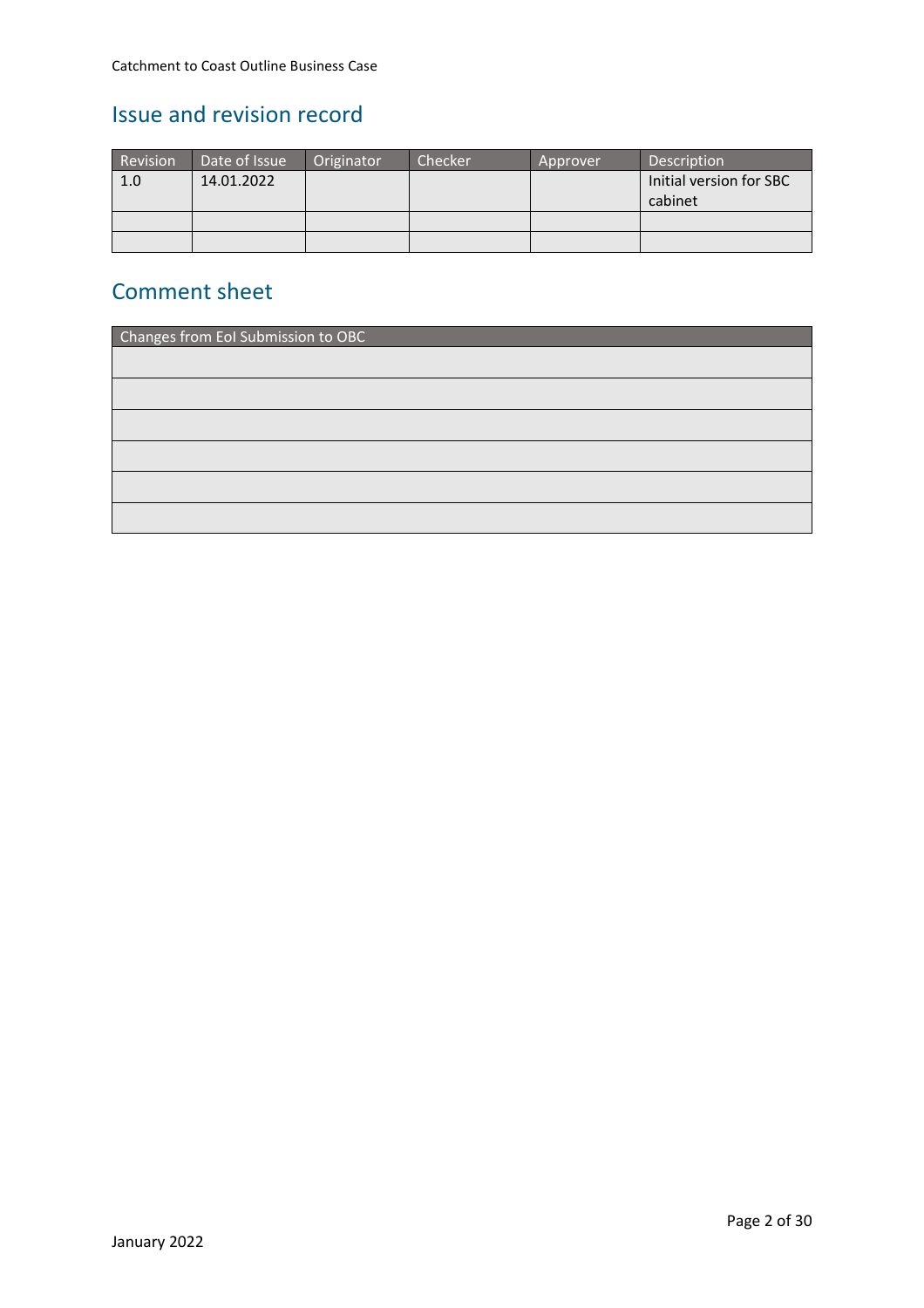# **Summary of Submission**

| Project name:                                                         | <b>Catchment to Coast</b>                                                                                                                                                                                                                                                                                                                                                                                                                                                                                                                                                                                 |
|-----------------------------------------------------------------------|-----------------------------------------------------------------------------------------------------------------------------------------------------------------------------------------------------------------------------------------------------------------------------------------------------------------------------------------------------------------------------------------------------------------------------------------------------------------------------------------------------------------------------------------------------------------------------------------------------------|
| Project reference:                                                    | <b>SOU019</b>                                                                                                                                                                                                                                                                                                                                                                                                                                                                                                                                                                                             |
| <b>Total Project Value:</b>                                           | £6.323m                                                                                                                                                                                                                                                                                                                                                                                                                                                                                                                                                                                                   |
| <b>OBC Submission Value for Approval:</b>                             | £6.323m                                                                                                                                                                                                                                                                                                                                                                                                                                                                                                                                                                                                   |
| Public Contributions (£):                                             | £0 (will involve benefits in kind)                                                                                                                                                                                                                                                                                                                                                                                                                                                                                                                                                                        |
| Private Contributions (£):                                            | £0 (will involve benefits in kind)                                                                                                                                                                                                                                                                                                                                                                                                                                                                                                                                                                        |
| Primary Source of Risk:<br><b>Pluvial Flooding</b>                    |                                                                                                                                                                                                                                                                                                                                                                                                                                                                                                                                                                                                           |
| Secondary Sources of Risk:<br><b>Fluvial Flooding Coastal Erosion</b> |                                                                                                                                                                                                                                                                                                                                                                                                                                                                                                                                                                                                           |
| Milestone Full Business Case Approval                                 | 31/03/2023                                                                                                                                                                                                                                                                                                                                                                                                                                                                                                                                                                                                |
| Milestone - Readiness for service                                     | 31/03/2025                                                                                                                                                                                                                                                                                                                                                                                                                                                                                                                                                                                                |
| Project completion                                                    | 31/03/2027                                                                                                                                                                                                                                                                                                                                                                                                                                                                                                                                                                                                |
| Short description of the project                                      | The Catchment to Coast project intends to<br>address current risks of flooding and coastal<br>erosion at historic landfill sites. The study area<br>focuses on the boroughs of Southend-on-Sea<br>and Thurrock, who are leading on the project,<br>including areas within the district of Rochford<br>and borough of Castle Point. The project spans<br>three catchments and will employ innovative<br>flood and coastal resilience measures through a<br>combination of nature-based solutions and<br>erosion protection and sustainable drainage<br>systems in a focussed, catchment-wide,<br>approach. |
| Short description of the benefits                                     | Benefits generated by the Catchment to Coast<br>project will take the form of quantitative<br>reductions to flood risk and coastal erosion and<br>increased understanding and learning of the<br>use of innovative measures based on the data<br>gathered. This qualitative learning will be<br>shared with DEFRA, the EA and the wider IRF<br>programme as the project progresses to<br>Page 3 of 30                                                                                                                                                                                                     |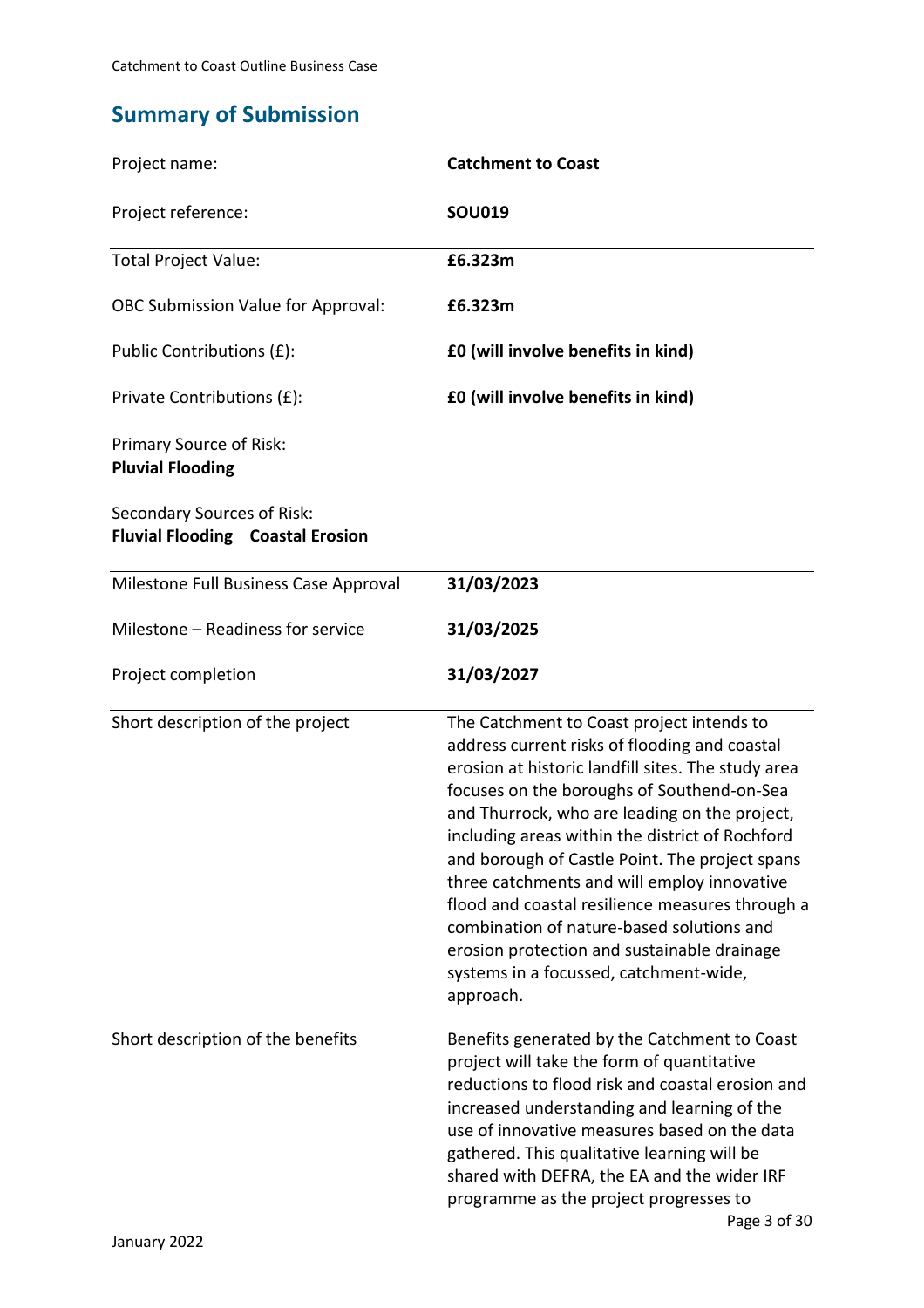|                          |                               | compound the learning across projects, with<br>the outcomes used following the project<br>completion to inform future knowledge and<br>decisions regarding capital schemes. |  |  |
|--------------------------|-------------------------------|-----------------------------------------------------------------------------------------------------------------------------------------------------------------------------|--|--|
| Lead Authority           |                               | Southend-on-Sea Borough Council (SBC)                                                                                                                                       |  |  |
|                          | Thurrock Council (TC)         |                                                                                                                                                                             |  |  |
| <b>Delivery Partners</b> |                               | Castle Point Borough Council (CPBC)                                                                                                                                         |  |  |
|                          |                               | Rochford District Council (RDC)                                                                                                                                             |  |  |
|                          | Environment Agency (EA)       |                                                                                                                                                                             |  |  |
|                          | Anglian Water (AW)            |                                                                                                                                                                             |  |  |
|                          | Kings College London (KCL)    |                                                                                                                                                                             |  |  |
|                          | The University of Essex (UoE) |                                                                                                                                                                             |  |  |
|                          | AmbioTEK CIC (ACIC)           |                                                                                                                                                                             |  |  |
|                          | Essex Wildlife Trust (EWT)    |                                                                                                                                                                             |  |  |
|                          | Mott MacDonald (MM)           |                                                                                                                                                                             |  |  |
|                          | Thames 21 (T21)               |                                                                                                                                                                             |  |  |
| Project Risk $(E)^1$     | £621k                         | 10%                                                                                                                                                                         |  |  |
| Optimism Bias value (£)  | £1.255m                       | 20%                                                                                                                                                                         |  |  |

<sup>&</sup>lt;sup>1</sup> These risks relate to the scope of work being funded by the flood and coastal resilience programme if this is different to the whole project.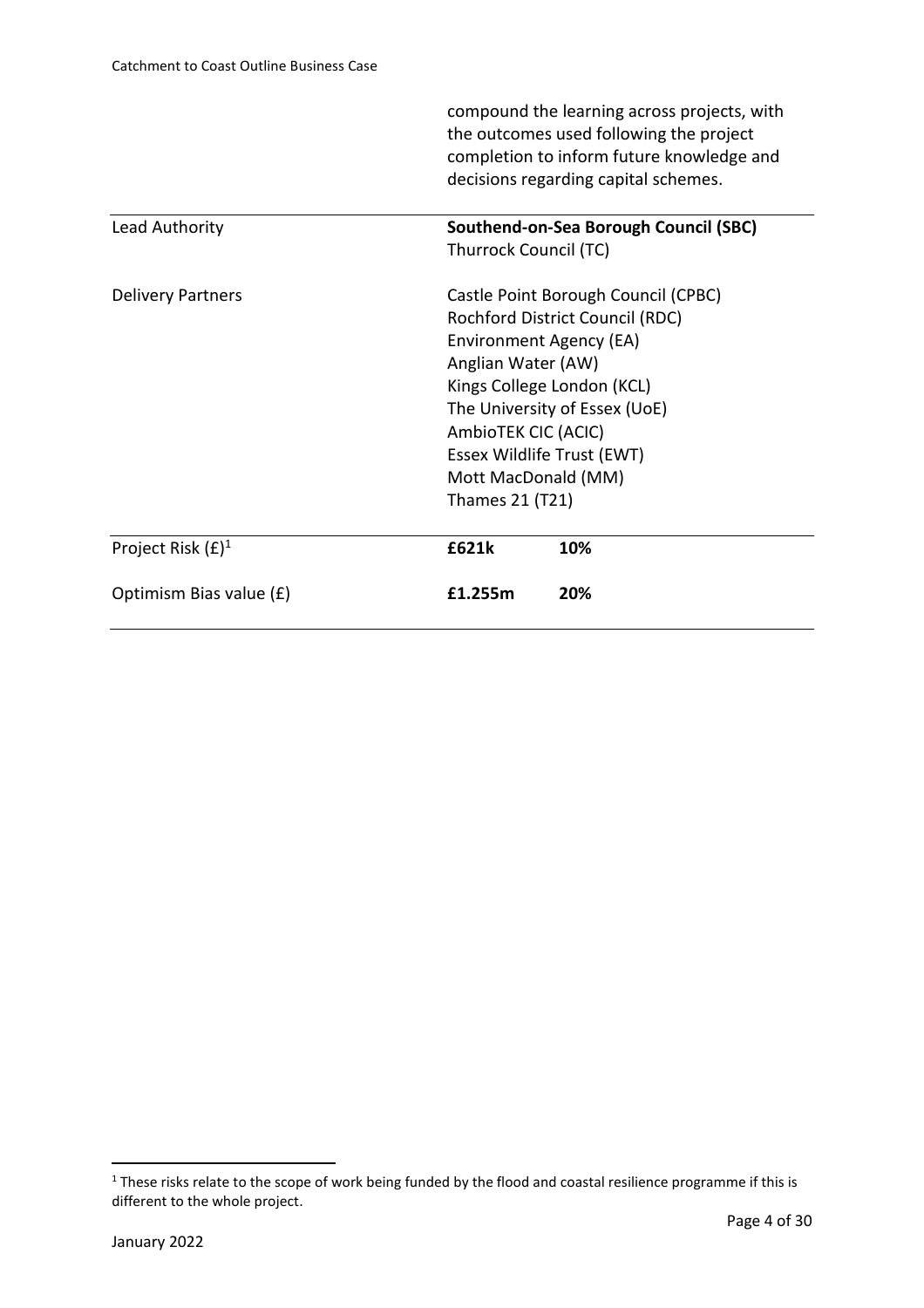Catchment to Coast Outline Business Case

#### Expenditure Profile:

| Costs per phase                                                                  | Phase 1<br>2021-23 | Phase <sub>2</sub><br>2023-25 | Phase 3<br>2025-27 | <b>Total</b> |
|----------------------------------------------------------------------------------|--------------------|-------------------------------|--------------------|--------------|
| <b>Flood and Coastal</b><br>Resilience<br>Innovation<br><b>Programme Funding</b> | £1.631m            | £4.171m                       | £521k              | £6.323m      |
| Contributions                                                                    | £0                 | £0                            | £0                 | £0           |
| <b>Total Project</b><br>Expenditure                                              | £1.631m            | £4.171m                       | £521k              | £6.323m      |

| <b>Project Manager:</b>            | <b>Joanne Matthews</b><br><b>Principal Engineer</b><br>joannematthews@southend.gov.uk<br>01702 215179                         |
|------------------------------------|-------------------------------------------------------------------------------------------------------------------------------|
| <b>Project Executive:</b>          | <b>Neil Hoskins</b><br><b>Head of Civil Engineering</b><br>neilhoskins@southend.gov.uk<br>01702 212403                        |
| <b>Environment Agency Contact:</b> | <b>David Orrin</b><br><b>Flood and Coastal Erosion Risk Manager</b><br>david.orrin@environment-agency.gov.uk<br>020 302 35169 |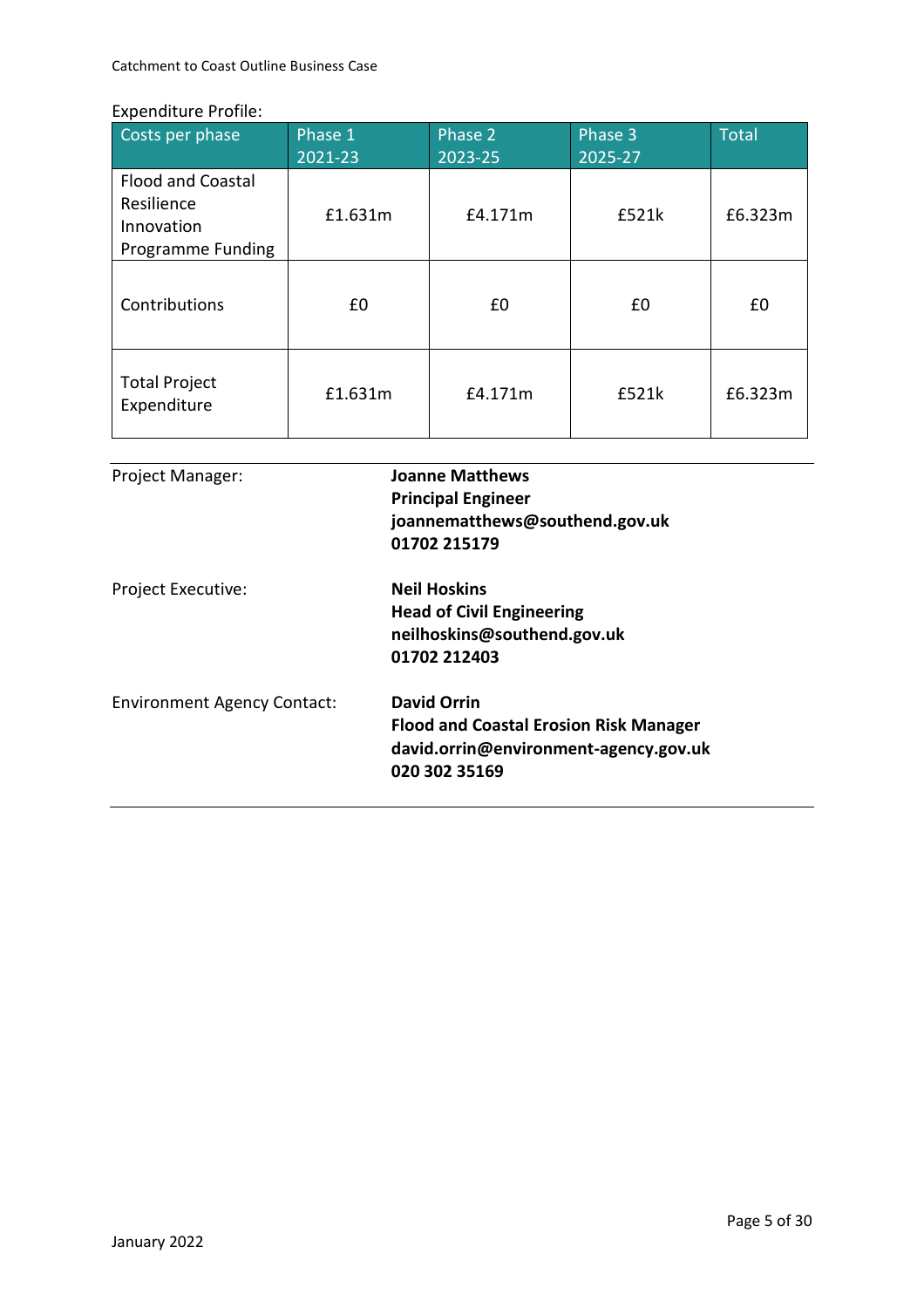# **Contents page**

| 1 |     |  |  |  |  |
|---|-----|--|--|--|--|
| 2 |     |  |  |  |  |
|   | 2.1 |  |  |  |  |
|   | 2.2 |  |  |  |  |
|   | 2.3 |  |  |  |  |
|   | 2.4 |  |  |  |  |
|   | 2.5 |  |  |  |  |
|   | 2.6 |  |  |  |  |
| 3 |     |  |  |  |  |
|   | 3.1 |  |  |  |  |
|   | 3.2 |  |  |  |  |
|   | 3.3 |  |  |  |  |
| 4 |     |  |  |  |  |
| 5 |     |  |  |  |  |
| 6 |     |  |  |  |  |
|   | 6.1 |  |  |  |  |
|   | 6.2 |  |  |  |  |
|   | 6.3 |  |  |  |  |
|   | 6.4 |  |  |  |  |
|   | 6.5 |  |  |  |  |
| 7 |     |  |  |  |  |
| 8 |     |  |  |  |  |

# **Appendices**

High-level project programme  $\overline{2}$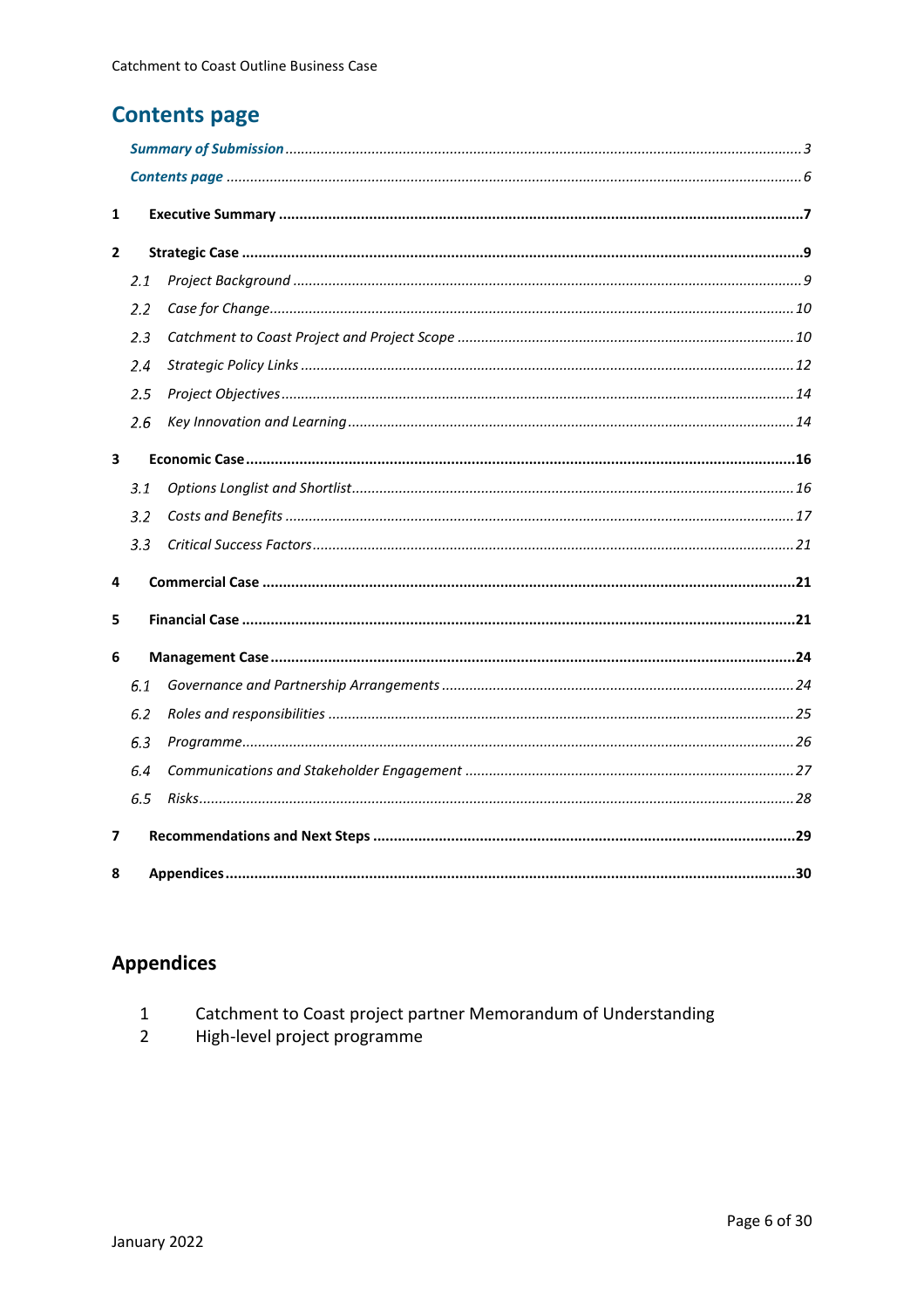### **1 Executive Summary**

The Catchment to Coast project intends to address the current risks of flooding and coastal erosion in the boroughs of Southend-on-Sea and Thurrock as well as parts of the district of Rochford and borough of Castle Point. The project spans three catchments and will deliver innovative flood and coastal resilience through a combination of nature-based solutions, sustainable drainage systems and erosion protection through a focussed, integrated catchment-wide approach.

The project will be undertaken as a collaborative partnership with key stakeholders and technical consultants. Southend-on-Sea Borough Council will be acting as the Project Lead for the Catchment to Coast Project. In addition, Thurrock Council will be a key project partner. The project forms part of the 6-year Flood and Coastal Resilience Innovation Programme led by the Environment Agency (EA) and the Department for Environment, Food & Rural Affairs (Defra).

The locations and measures being explored further within the Catchment to Coast, as shown in Figure 1.1, are as follows:

- Surface water flood risk reduction in Shoebury, Prittle Brook and Stanford-le-Hope catchments, and in the Wharf Road, Balstonia Park and Tank Hill Road areas using nature-based solutions such as leaky dams and regenerative agriculture in the upper catchment areas, with the retrofitting of Sustainable Drainage Systems (SuDS), including the implementation of water storage and community re-use measures, in the middle and lower catchment.
- Surface water flood warning beacons in high surface water flood risk areas of the Shoebury, Prittle Brook and Bulphan catchments.
- Coastal erosion risk reduction measures at Two Tree Island, Coalhouse Fort, Fobbing Marshes, Tilbury, Tilbury Marshes and Castle, The Warren, Hadleigh Seawall, Leigh Station, Canvey Heights Country Park and Benfleet Creek, including implementation of bio-tiles and off-shore bio-barriers to reduce the impact of waves. The use of coir rolls and dredged material to further stabilise and encourage the generation of new saltmarsh.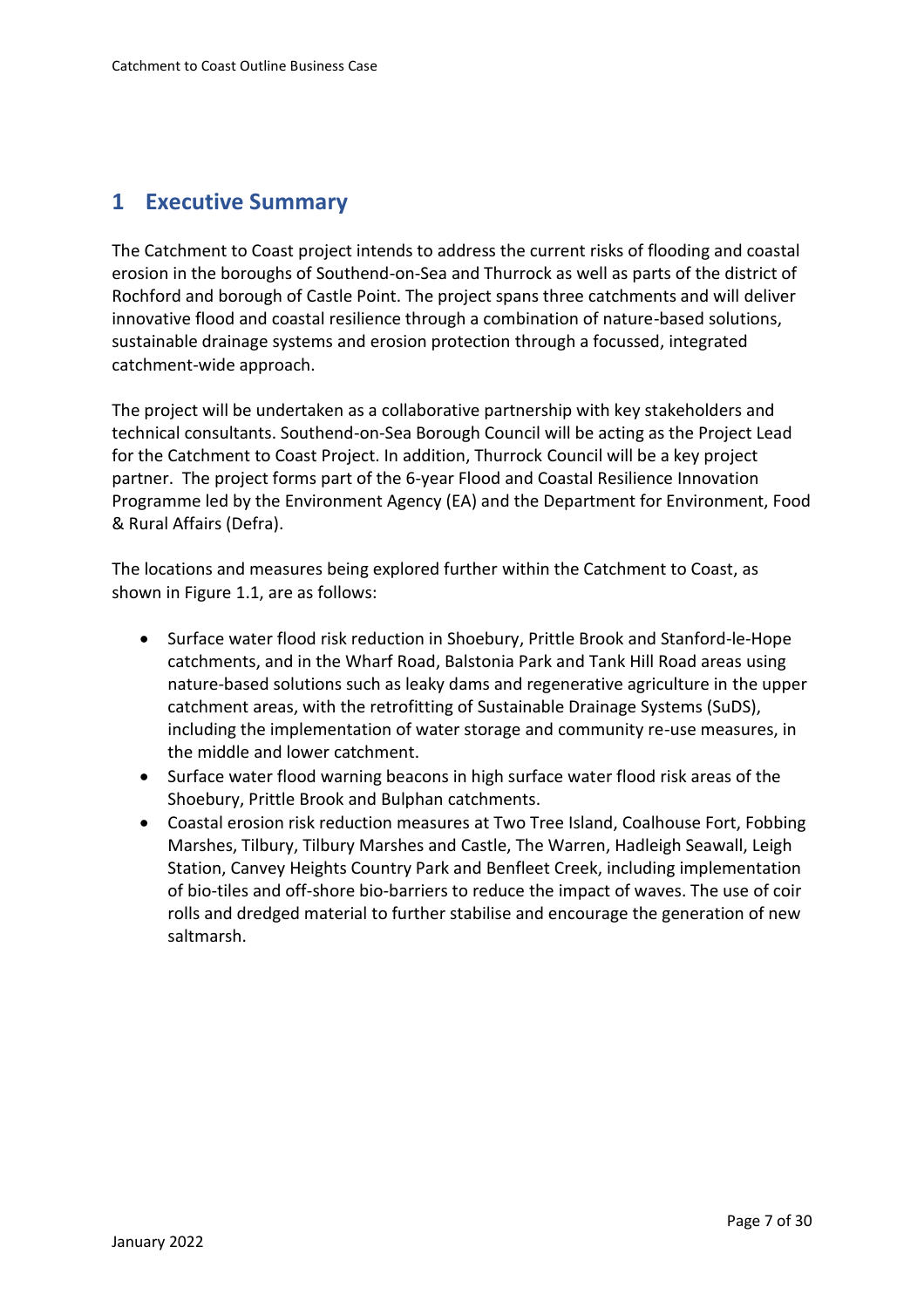#### Catchment to Coast Outline Business Case



*Figure 1.1: Catchment to Coast project study areas*

The wider innovative resilience programme requires a focus on innovation and learning to help increase understanding of measures and better inform flood resilience and coastal erosion capital programmes into the future. The following innovative aspects will be explored as part of the Catchment to Coast project:

- Using innovative measures and processes, or both to deliver flood resilience and coastal erosion protection
- Exploring measures that provide flood benefits and drought protection, such as water storage and re-use, for example in allotment areas
- Taking a whole-catchment approach to the reduction of flood risk and wider management of water as a resource
- Working across boundaries in partnership with other risk management authorities to better take account of flood risk and management within hydrological catchments
- Regenerative agriculture and soil health improvements, including mapping, to help manage flood risk and improve agricultural efficiency
- Hydro-citizenship, involving increasing awareness of flood risk and drought and getting buy-in from communities to better allow the delivered measures to be managed and maintained after the project completion.
- Achieving wider benefits, such as pollution risk reduction, carbon efficiencies, improved carbon sequestration, biodiversity net gain and socio-economic benefits from measures.

Based on the innovation focus and goal of reducing flood risk and coastal erosion whilst gaining wider benefits, the objectives of the Catchment to Coast project are:

- 1.) **Improved Flood Resilience:** Increase the resilience of communities, agricultural land and infrastructure to flood and coastal erosion risks within the project area
- 2.) **Creating Awareness and Education:** Provide opportunities for education and increased awareness and responsibilities within the communities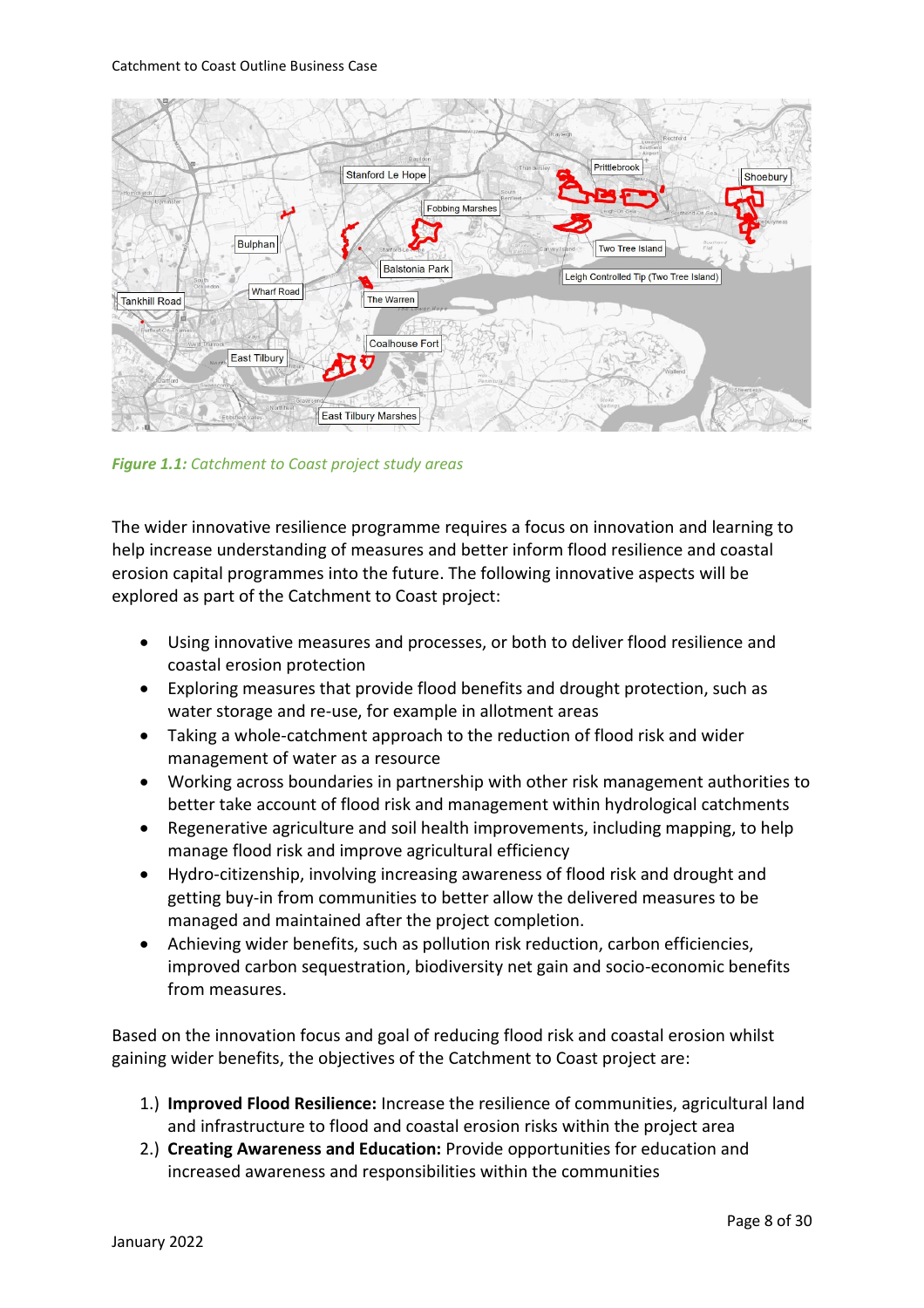- 3.) **Pollution Reduction:** Achieve improvements to water quality and reduce/diffuse pollution through intervention
- 4.) **Wider Benefits:** Provide and demonstrate the value of wider benefits from innovative flood risk and coastal erosion risk reduction measures
- 5.) **Data Capture, Monitoring, Reporting and Learning:** Provide increased knowledge and data regarding innovative solutions
- 6.) **Influence Future Policy Making**: Influence local policy to drive improved decision making around flood risk and coastal erosion reduction

The project will be divided into three main phases:

Phase 1 (April 2021 to March 2023): project set-up, partnership creation, baseline data gathering, modelling, optioneering and detailed design Phase 2 (April 2023 to March 2025): construction, installation and measure delivery Phase 3 (April 2025 to March 2027): post installation monitoring, measure performance assessment, project learning

The project is 100% grant funded, with £6.323m assigned to the project over its 6-year lifetime.

### **2 Strategic Case**

#### 2.1 Project Background

Southend-on-Sea Borough Council and Thurrock Council have responsibility for local flood risk as Lead Local Flood Authorities under the Flood and Water Management Act (2010). SBC also has a responsibility for the flood and coastal erosion risk along its frontage as the Risk Management Authority (RMA) following the Coastal Protection Act (1949).

Historically, the boroughs of Southend-on-Sea and Thurrock have experienced multiple flood events, causing widespread disruption to roads and residential properties. The flooding during these events has primarily resulted from intense rainfall coinciding with high tidal and fluvial levels, causing flooding from surface water, sewer, and fluvial sources. There are also concerns of flooding during a tide locking scenario.

Along the Catchment to Coast frontage there are localised areas of erosion. It is uncertain at this present time in the project whether any accretion will be maintained or will slow down and then start to erode with sea level rise.

The defence line around Southend-on-Sea has a maximum unmaintained life (residual life under no active intervention) of 21 to 30 years, with the maximum life of 31 to 40 years.

Historic landfill sites in Thurrock, Castle Point and Southend-on-Sea are fronted by saltmarsh and are at risk of coastal erosion – the 2010 Shoreline Management Plan for Essex and South Suffolk identifies a general trend of erosion throughout the middle and lower estuaries, combined with sediment accretion in the upper estuaries and their creeks systems. Additionally, there is an overall net loss of saltmarsh in Benfleet and Southend-on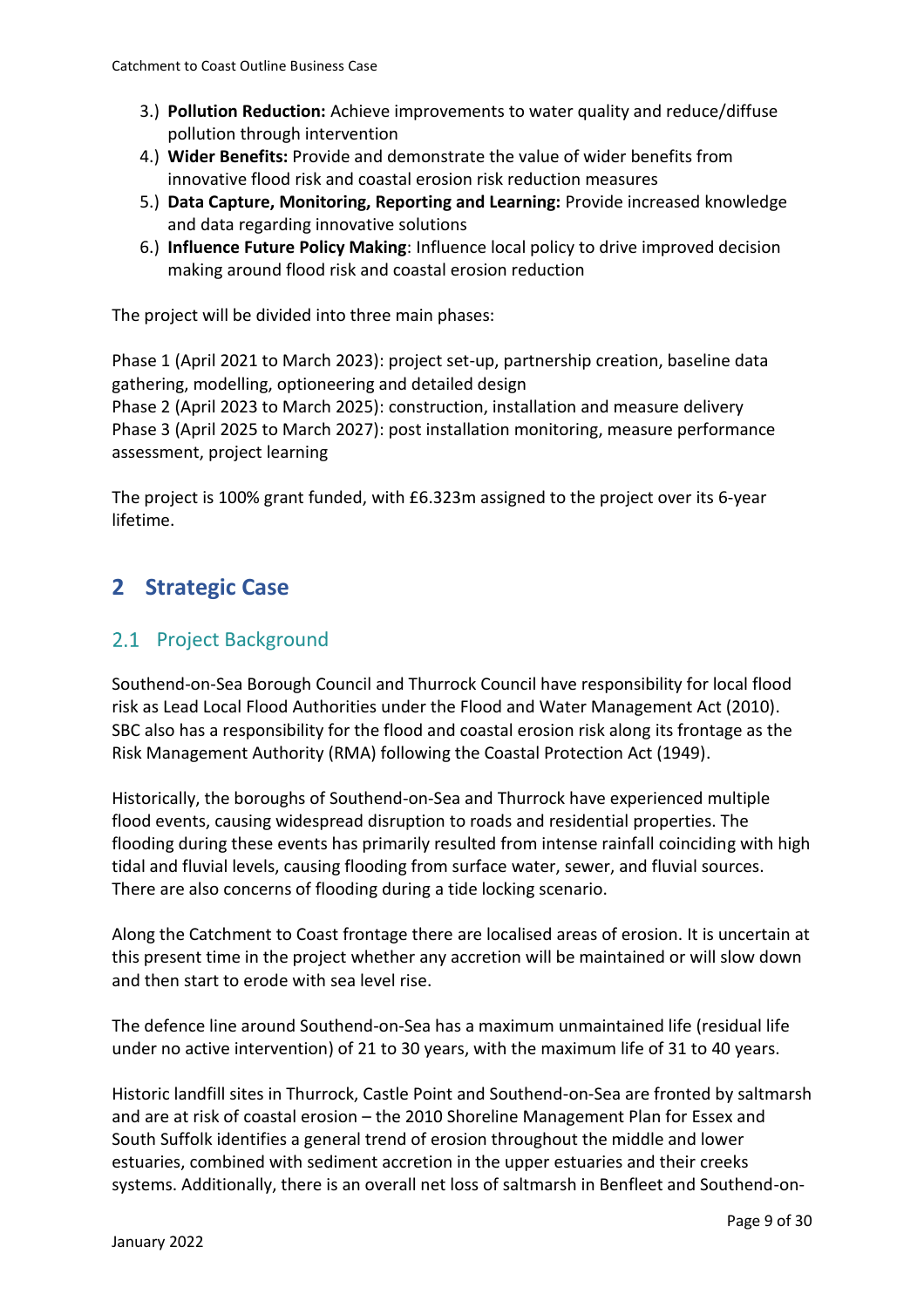Sea, which is estimated conservatively at approximately 1.5ha per year. The seawall along the frontage at Hadleigh and Leigh Station is filled with unknown material which has the potential to be contaminated.

### 2.2 Case for Change

Within Southend-on-Sea, groyne repairs are scheduled to commence in April 2022 to restore missing boards and piers across the coastal frontage to increase accretion on beaches through reduced sediment transportation. Other works are currently proposed including localised capital maintenance works with reviews into potential defence replacements in several urbanised areas.

The visual inspection of coastal defences, flood gates and flap valves are undertaken cyclically and used to reactively inform maintenance works. Emergency inspections and repairs are undertaken on an ad-hoc basis as required based on reports of issues received.

Proactive measures to reduce the risk of coastal flooding are undertaken in line with the Southend Shoreline Strategy. It should be noted that coastal asset improvements focus on defences in areas where there is a risk to residential properties, businesses and infrastructure to ensure risks of flooding and erosion are minimised, with historic landfill sites a lower priority.

Surface water flood risk in the SBC area is primarily addressed reactively based on incidents, with highway drainage cleansing, riparian ownership enforcement and advice provision the primary activities. Proactive measures are undertaken in line with the Local Flood Risk Management strategy and contents of the Southend Surface Water Management Plan, with the viability of a flood defence scheme currently being explored within the Eastwood Brook catchment.

### 2.3 Catchment to Coast Project and Project Scope

An expression of interest for the Catchment to Coast project was submitted to DEFRA in January 2021 jointly by Southend-on-Sea Borough Council and Thurrock Council. This was approved in May 2021 awarding the Catchment to Coast project a total of £6.323m grant funding between April 2021 and March 2027 to deliver innovative measures to reduce flood risk and coastal erosion in the project study areas.

The submitted expression of interest outlines the proposed actions and study areas that forms the scope of the Catchment to Coast project. It should be noted that as an innovative resilience project there is an emphasis on the innovation and learning aspects, rather than achieving the maximum benefits, which allows for a unique opportunity to explore new types of resilience and processes and in areas that may not have attracted funding through normal routes.

The reduction of flood risk will be explored through the delivery of measures within the following hydraulic catchments. The study areas constitute the entire hydrological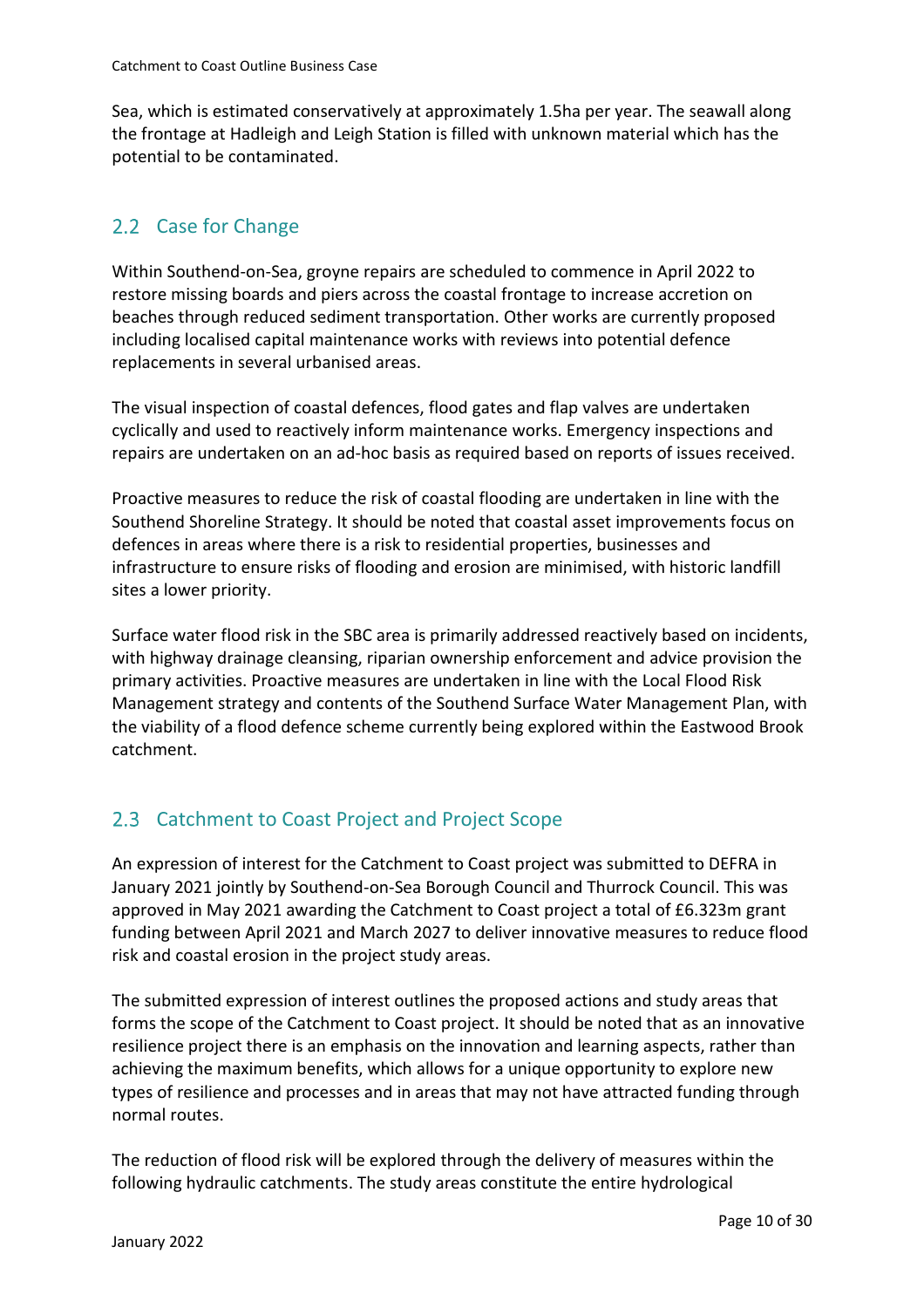catchment areas to allow a fully holistic approach to assessment of risk, implementation of measures, monitoring and learning of the benefits that can be achieved through such an approach. These catchments are:

- Shoebury
- Prittle Brook
- Stanford-le-Hope catchments

The measures being explored within the project involve the use of nature-based solutions, such as leaky dams and regenerative agriculture in the upper catchment areas, with the retrofitting of Sustainable Drainage Systems (SuDS), including the implementation of water storage and community re-use measures, in the middle and lower catchment.

Surface water flood warning beacons are being explored within high surface water flood risk areas of the Shoebury, Prittle Brook and Bulphan catchments.

To reduce the risk of coastal erosion, measures are being investigated at the following historic landfill sites across the project study area:

- Two Tree Island
- Coalhouse Fort
- Fobbing Marshes
- Tilbury
- Tilbury Marshes and Castle
- The Warren
- Hadleigh Seawall
- Leigh Station
- Canvey Heights Country Park
- Benfleet Creek

The potential measures being considered include the implementation of bio-tiles and offshore bio-barriers to reduce the impact of waves. The use of coir rolls and dredged material to further stabilise and encourage the generation of new saltmarsh.

The wider innovative resilience programme requires a focus on innovation and the following will be explored as part of the Catchment to Coast project:

- Using innovative measures and processes, or both to deliver flood resilience and coastal erosion protection
- Exploring measures that provide flood benefits and drought protection, such as water storage and re-use, for example in allotment areas
- Taking a whole-catchment approach to the reduction of flood risk and wider management of water as a resource
- Working across boundaries in partnership with other risk management authorities to better take account of flood risk and management within hydrological catchments
- Regenerative agriculture and soil health improvements, including mapping, to help manage flood risk and improve agricultural efficiency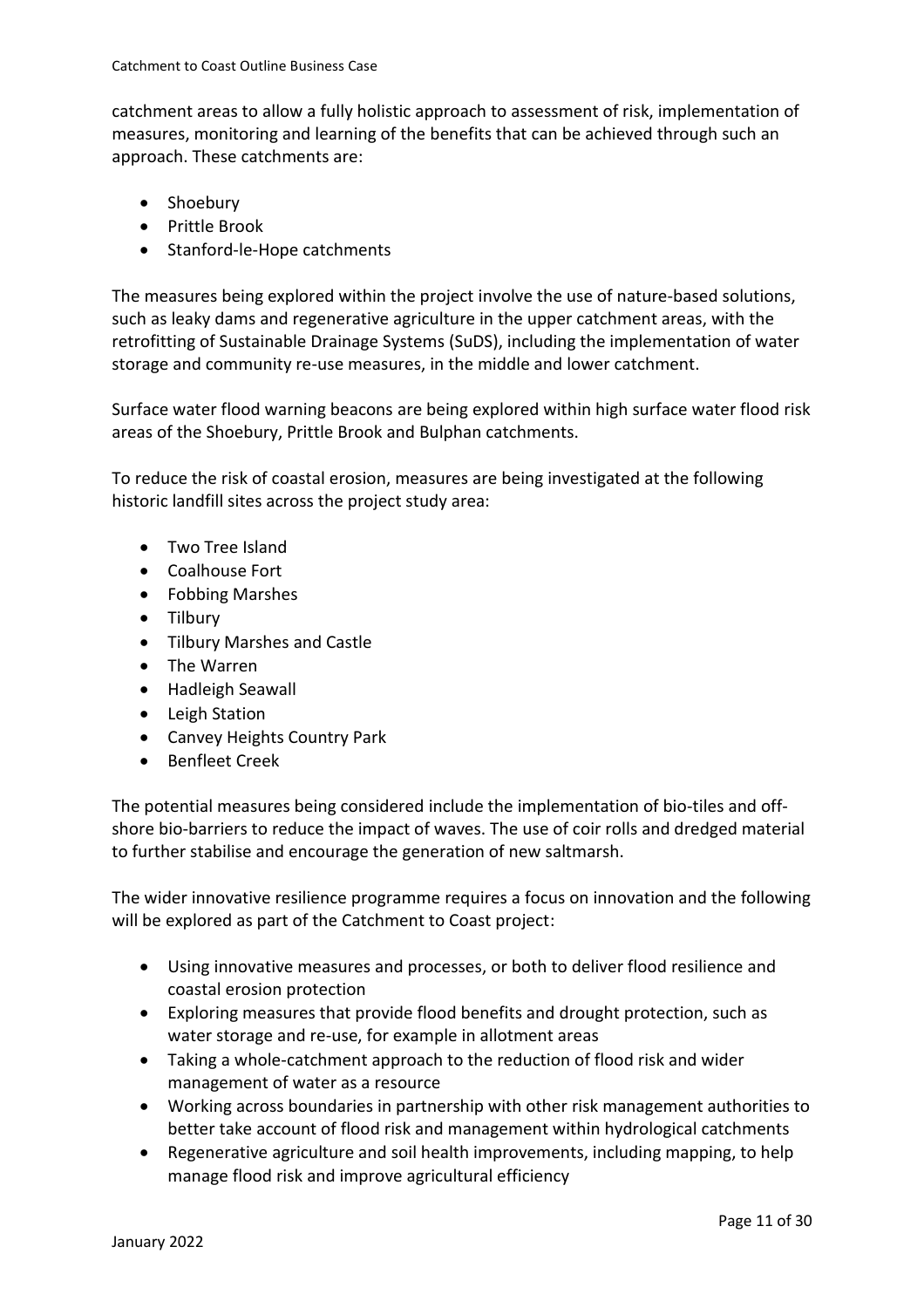- Hydro-citizenship, involving increasing awareness of flood risk and drought and achieving buy-in from communities to better allow the delivered measures to be managed and maintained after the project completion.
- Achieving wider benefits, such as pollution risk reduction, carbon efficiencies, improved carbon sequestration, biodiversity net gain and socio-economic benefits from measures.

#### 2.4 Strategic Policy Links

This OBC and the goals of the Catchment to Coast project align with the following strategies, plans and policies within Southend-on-Sea Borough Council and Thurrock Council:

Southend-on-Sea Borough Council Core Strategy Policies:

- CP4 The environment and urban renaissance: Sustainable development must be used with a focus on the inclusion of green spaces and protection and enhancement of natural resources
- KP2 Development principles: The inclusion of appropriate flood resilience measures in all development to mitigate risks on site and the wider area where possible
- KP3 Implementation and resources: Required use of flood protection or mitigation measures such as SuDS within all developments
- G7 Coastal protection: Important areas, including two-tree island, will have development restrictions to protect the existing wildlife and retain the views and visual amenity
- C15 Retention of open spaces: Open spaces will be retained and safeguarded for public use and recreation
- H12 Environmental improvement of residential areas: Public open space will be retained to reduce environmental impacts and, where possible, improved to increase local biodiversity and ecology

Southend 2050: The Borough's shared ambition for the future based on feedback from residents and businesses. Key outcomes include: acting sustainably based on the ongoing climate emergency, valuing public spaces and that all development is high quality and sustainable.

Southend-on-Sea Borough Council Local Flood Risk Management Strategy (2015): The LFRMS forms a requirement of the Flood and Water Management Act 2010 and provides a high-level summary of surface water flood risk along with objectives for the management and reduction of this. Key objectives include improving understanding, undertaking measures that include wider benefits and continuing to actively manage flood risk and coastal erosion.

Southend-on-Sea Borough Council Surface Water Management Plan (2015) (SWMP): This study builds upon the LFRMS to explore surface water flood risk in more detail through hydrological modelling. Critical Drainage Areas (CDAs), which constitutes areas of higher risk, are created with high level options included to guide further work into the potential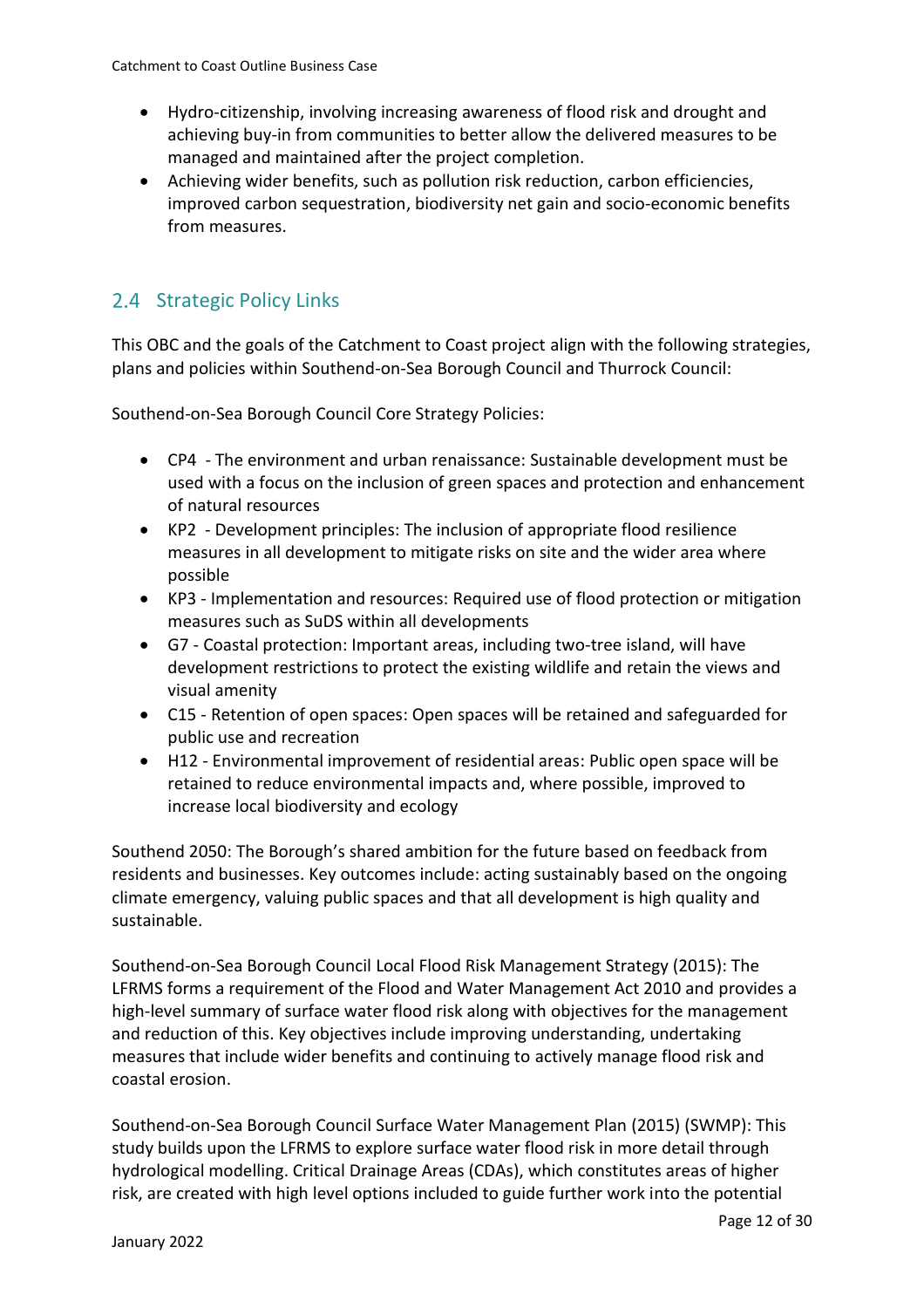implementation of mitigation measures. The Southend-on-Sea Borough Council SWMP created 6 CDA's, two of which are Shoebury and Prittle Brook, which form part of the IRF project.

Southend-on-Sea Borough Council Coastal Flood Risk Management Implementation Plan (2019): The strategy outlines how to best manage the coastline to protect people, properties, designated habitat and agricultural land from flooding. It details the processes as to how asset inspections, maintenance and future schemes will be undertaken.

Thurrock Council Core Strategy:

- Policy SSO12- Protect and enhance the natural, historic and built environment including biodiversity, landscape character, Conservation Areas, Listed Buildings, Scheduled Monuments and other heritage assets and open space through positive improvement.
- Policy SSO14- Promote sustainable development in Thurrock through the prudent use of water and other natural resources, sustainable design, methods and materials, and integration of land-use with the maximum re-use of land.

Thurrock Council LFRMS (2015): The current strategy draws upon 12 national regional and sub-regional plans including the Thurrock Multiagency flood plan to improve manage and protect areas from flood risk through active measures and through community flood resilience which is one of the key objectives of this project.

Thurrock Council SWMP (2014): These plans build upon the findings of the previous LFMRS and identify potential high-level options that can be undertaken within a catchment to reduce flood risk. The SWMP has identified 14 Critical Drainage Areas (CDAs). Bulphan, Stanford Le Hope and East Tilbury areas are within these CDAs and form part of the study area of the Catchment to Coast IRF project and options will be explored to reduce flood risk to residents, businesses and infrastructure in these locations.

Thurrock Council Shoreline Management Plan (SMP): The first SMP for Essex was published in 1997. The Plan provides a foundation for sustainable coastal defence policies within a particular sediment cell and establishes objectives for future management of the shoreline. Thurrock lies within the first Coastal Unit, of the Shoreline Management Plan, which covers the 'Mardyke to North Shoebury' and the preferred coastal defence policy for this coastal unit is to hold the existing line of flood defence. A plan to outline the measures required to manage the coastline through either the maintenance, construction or removal of defences. The development of landfill site into biodiverse rich nature areas will contribute to key objective of reducing leachate and improving shoreline erosion, maintaining bed level, reduction of smothering of shellfish habitat, defence to climate change and protection of SSSI.

Water Framework Directive: Thurrock is covered by the Thames River Basin Management Plan (RBMP) and Southend falls within the South Essex RBMP. RBMP's identifies the current quality of water bodies in the borough and sets objectives for making further improvements to the ecological and chemical quality. One of the key objectives under the WFD is the requirement to prevent deterioration in the current status of water bodies, whilst heavily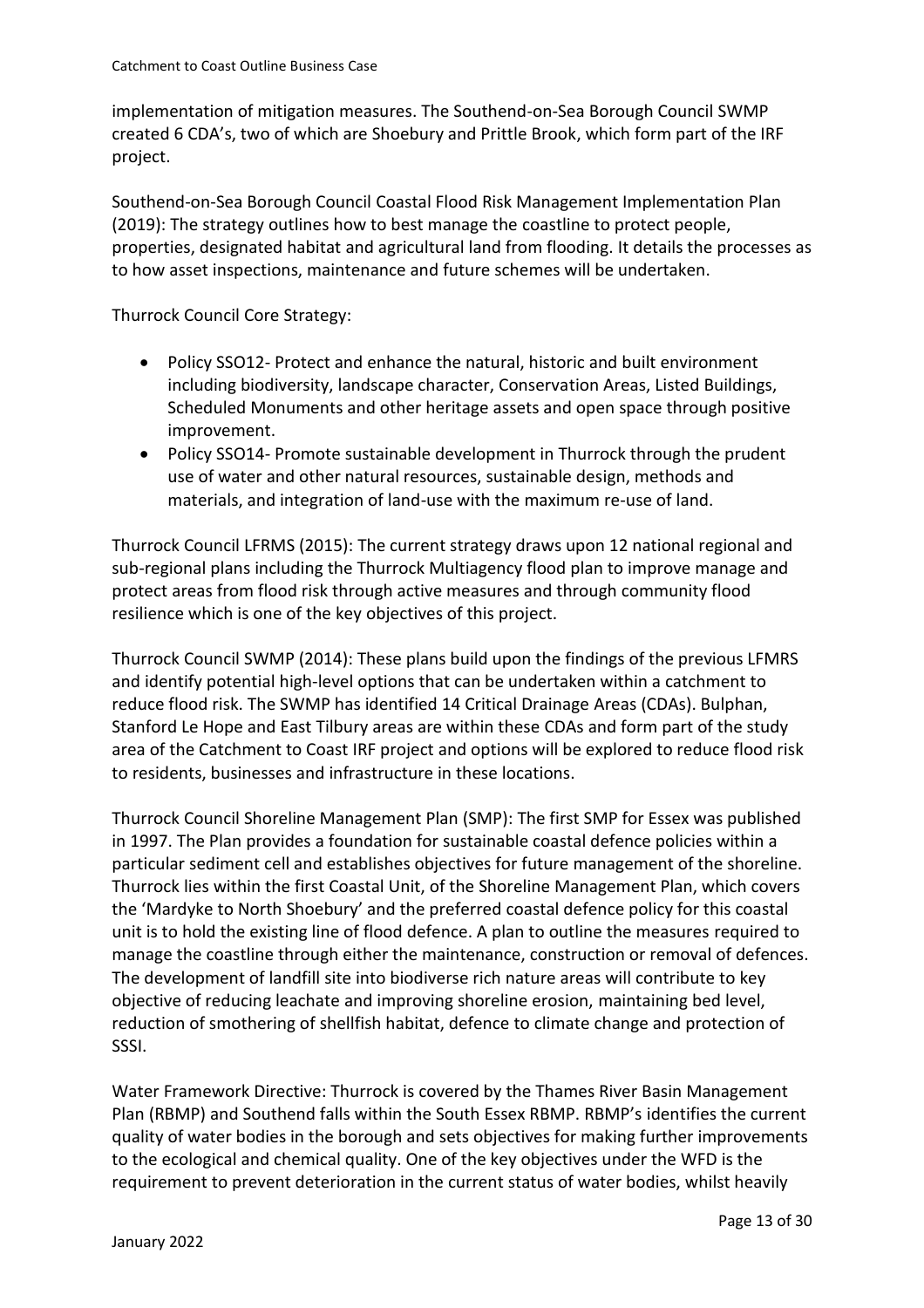modified water bodies (HMWB) must achieve 'good ecological potential' (GEP) within a set deadline. The project will help reduce/diffuse agricultural pollution through upland conservation and land management practices thereby improving water quality within Mardyke, Shoebury and Prittle Brook catchments.

### 2.5 Project Objectives

The aims of the wider Environment Agency flood and coastal resilience innovation programme, of which the Catchment to Coast project falls within, are to:

- Encourage local authorities, businesses and communities to test and demonstrate innovative practical resilience actions in their areas
- Improve the resilience of 25 local areas, reducing the costs of future damage and disruption from flooding and coastal erosion
- Improve evidence on the costs and benefits of the innovative resilience actions and demonstrate how different actions work together across geographical areas
- Use the evidence and learning developed to inform future approaches to, and investments in, flood and coastal erosion risk management

Specific objectives have been set for the project to align with the above and achieve the goals of reducing flood risk and coastal erosion whilst generating learning and achieving additional benefits to the project locations and surrounding areas. These are:

- 1.) **Improved Flood Resilience:** Increase the resilience of communities, agricultural land and infrastructure to flood and coastal erosion risks within the project area
- 2.) **Creating Awareness and Education:** Provide opportunities for education and increased awareness and responsibilities within the communities
- 3.) **Pollution Reduction:** Achieve improvements to water quality and reduce/diffuse pollution through intervention
- 4.) **Wider Benefits:** Provide and demonstrate the value of wider benefits from innovative flood risk and coastal erosion risk reduction measures
- 5.) **Data Capture, Monitoring, Reporting and Learning:** Provide increased knowledge and data regarding innovative solutions
- 6.) **Influence Future Policy Making**: Influence local policy, including planning, to drive improved decision making around flood risk and coastal erosion reduction

### 2.6 Key Innovation and Learning

As an innovation driven project there is a significant emphasis on the use of new products and processes, monitoring performance and reviewing the success of measures postdelivery. The project will be able to provide new evidence and learning throughout the different stages of the project life, examples of these are shown in Figure 2.1.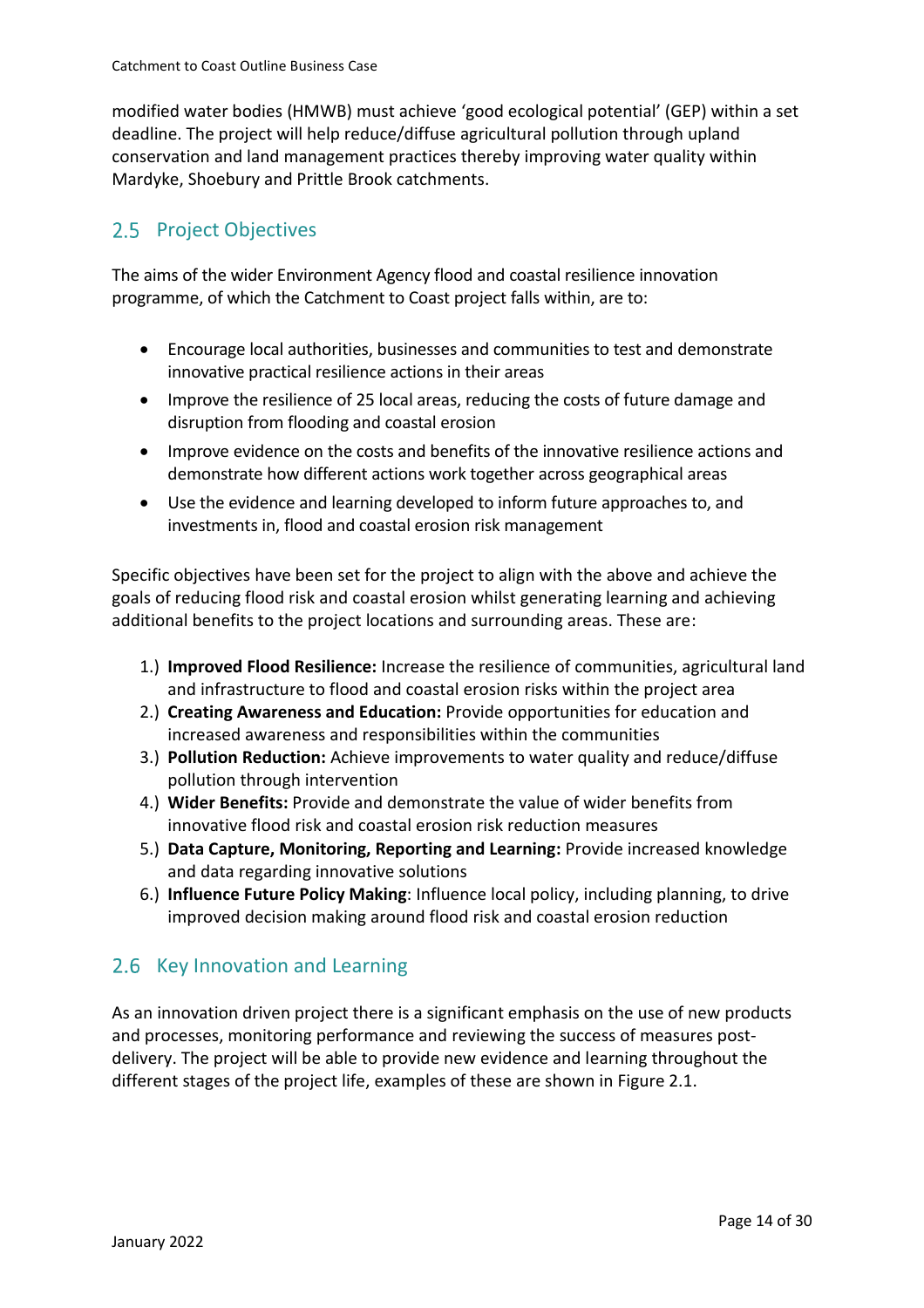

*Figure 2.1: Lessons to be learned from the Catchment to Coast project*

Outputs from the project will be shared directly with DEFRA, the EA and other projects in the IRF programme throughout the project lifetime. Data and learning will also be shared with other projects that involve the use of working with natural process (WWNP) measures to reduce flood and coastal erosion risk, such as research studies that are being conducted in the UK and other locations across the world.

The Catchment to Coast project partnership includes AmbioTEK CEC, King's College London and the University of Essex and these partners are specifically involved to aid with the monitoring and learning aspects of the project respectively.

Data collection and monitoring will form a key part of the project to allow the successful determination of how effective the delivered measures have been. AmbioTEK CEC have a background on providing low-cost, easy to deploy monitoring equipment and have worked with KCL historically on similar projects. The ability to easy deploy monitoring equipment will allow large amounts of high-resolution, high-quality data to be captured to quantify the performance and benefits created by the delivered measures.

As part of the project a PhD student will be employed from both KCL and the University of Essex, with one working over years 2-5 of the project and the second over years 3-6, creating an overlap during the middle two-year delivery phase and first year of the monitoring and learning phase. The role of the students will to be critically assess the measures employed and to determine the quantitative and qualitative benefits. The phasing allows for the reviewing and assessment aspects to be undertaken across the lifetime of the project.

As an innovation driven project, the Catchment to Coast project will seek to identify overlaps with other local or national projects to maximise the benefits of both and achieve efficiencies, where possible. Doing so may generate financial savings allowing more measures to be constructed within the project area, or for measures to be delivered in other project areas with the learning shared, ensuring the goals of the project and learning aspects can be maximised.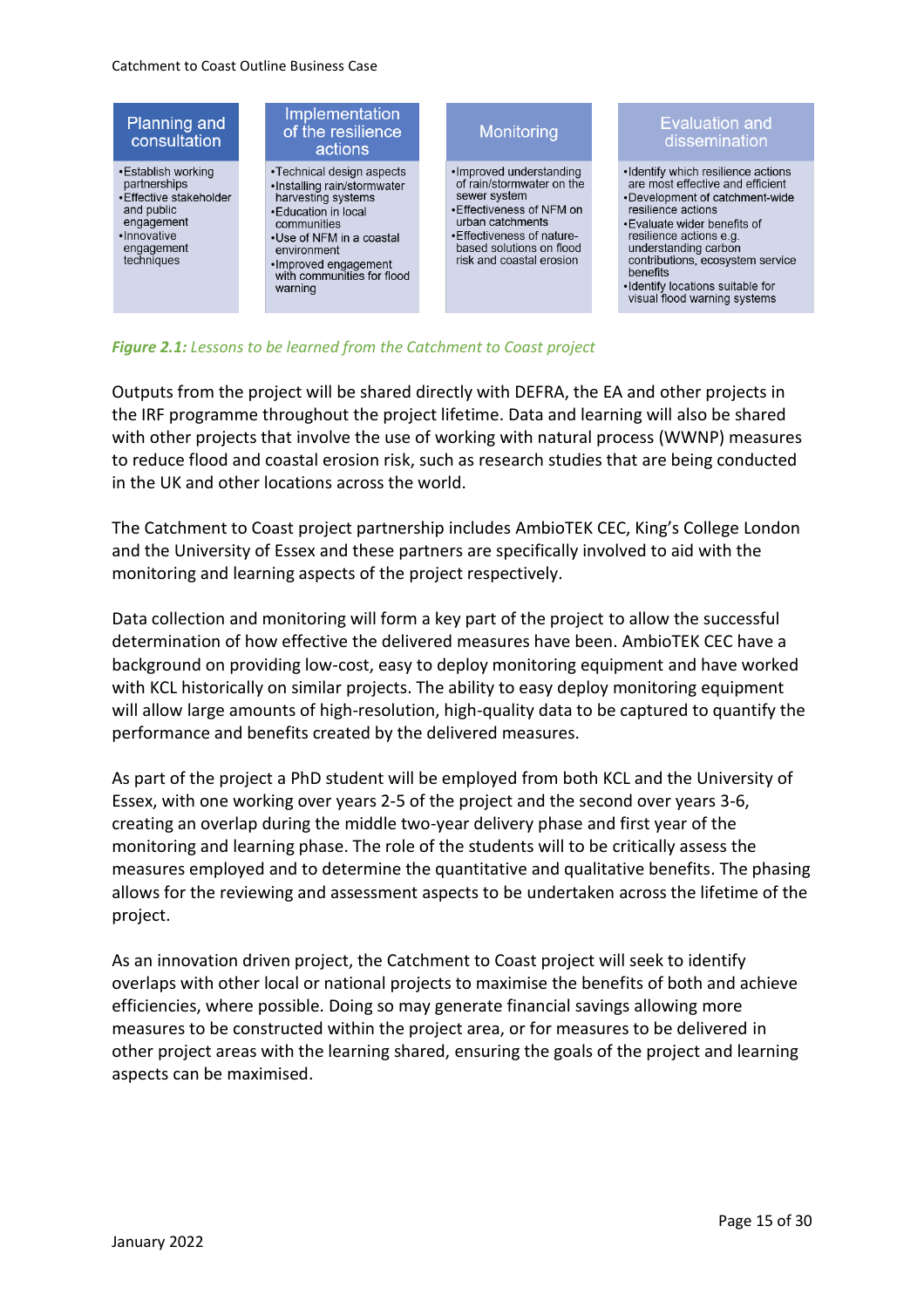# **3 Economic Case**

### 3.1 Options Longlist and Shortlist

An initial long list of potential options was explored as part of the expression of interest submission, as shown in Table 3.1 below. These measures will be reduced to a shortlist and subsequently preferred options once further site investigations, modelling and optioneering has been undertaken. This will be completed following the submission of this OBC and detailed in the Full Business Case.

| Installing<br>integrated<br>water<br>management<br>solutions                   | Upper catchment<br>(above Stanford-le-<br>Hope and Shoebury,<br>Prittle Brook)                                                                                                                                                    | NFM to reduce and control runoff e.g. creating offline flood<br>storage areas<br>Contour bunding<br>$\bullet$<br>Intercept flow paths and divert the runoff to ponds before<br>$\bullet$<br>channelling it to ditches<br>Create interconnected wetland systems                                                                                                                                                                                                      |
|--------------------------------------------------------------------------------|-----------------------------------------------------------------------------------------------------------------------------------------------------------------------------------------------------------------------------------|---------------------------------------------------------------------------------------------------------------------------------------------------------------------------------------------------------------------------------------------------------------------------------------------------------------------------------------------------------------------------------------------------------------------------------------------------------------------|
|                                                                                | Mid catchment<br>(Stanford-le-Hope,<br>Shoebury, Balstonia<br>Park, Tank Hill Road)                                                                                                                                               | Rainwater harvesting in individual homes near pinch points in<br>$\bullet$<br>the sewer system<br>Rainwater harvesting for re-use systems within allotments or<br>public toilets<br>Use stormwater harvesting in Shoebury green areas to reduce<br>$\bullet$<br>runoff; the recycled water can be used for greywater purposes<br>e.g. in the allotments<br>Retrofit of green roofs including use of mycelium based<br>materials                                     |
| Installing<br>nature-based<br>solutions and<br>land<br>management<br>practices | Upper catchment<br>(above Stanford-le-<br>Hope, Wharf Road,<br>Shoebury, and Prittle<br>Brook)                                                                                                                                    | Changes to agricultural practices to reduce polluted runoff<br>٠<br>Planting trees and vegetation on flood flow routes and slopes<br>NFM, such as leaky dams<br>$\bullet$<br>Reintroduce meanders to rivers and remove silt in cut-off<br>$\bullet$<br>meanders to attenuate flow by slowing and storing floodwater<br>Create offline storage areas to provide temporary flood<br>storage which can reduce peak flow<br>Create weir structures using NFM techniques |
|                                                                                | Lower catchment /<br>coast (Thurrock<br>Thameside Nature<br>Park, Fobbing Marsh,<br>Canvey Island, Two<br>Tree Island, the<br>seawall at Hadleigh,<br>Leigh Station, Canvey<br><b>Heights Country Park</b><br>and Benfleet Creek) | Bio-tiles or Bio-blocks for patch and repair works to maintain<br>$\bullet$<br>or improve the existing standard protection and increase<br>biodiversity<br>Natural or hybrid enhancements to encourage natural<br>biological succession, reduce the water velocities at foreshore<br>level and reduce the wave action/energy<br>Beneficial dredging to enhance the establishment of<br>saltmarshes in the estuary<br>Coir structures to aid saltmarsh regeneration  |
| <b>Installing local</b><br>monitoring<br>and early<br>warning<br>systems       | Mid catchment<br>(Stanford-le-Hope,<br>Shoebury)                                                                                                                                                                                  | Local telemetry system to observe flow data in the catchment<br>$\bullet$<br>and the sewer network<br>Visual warning system for surface water flooding using light<br>beacons at high-risk locations                                                                                                                                                                                                                                                                |

*Table 3.1: Lessons to be learned from the Catchment to Coast project*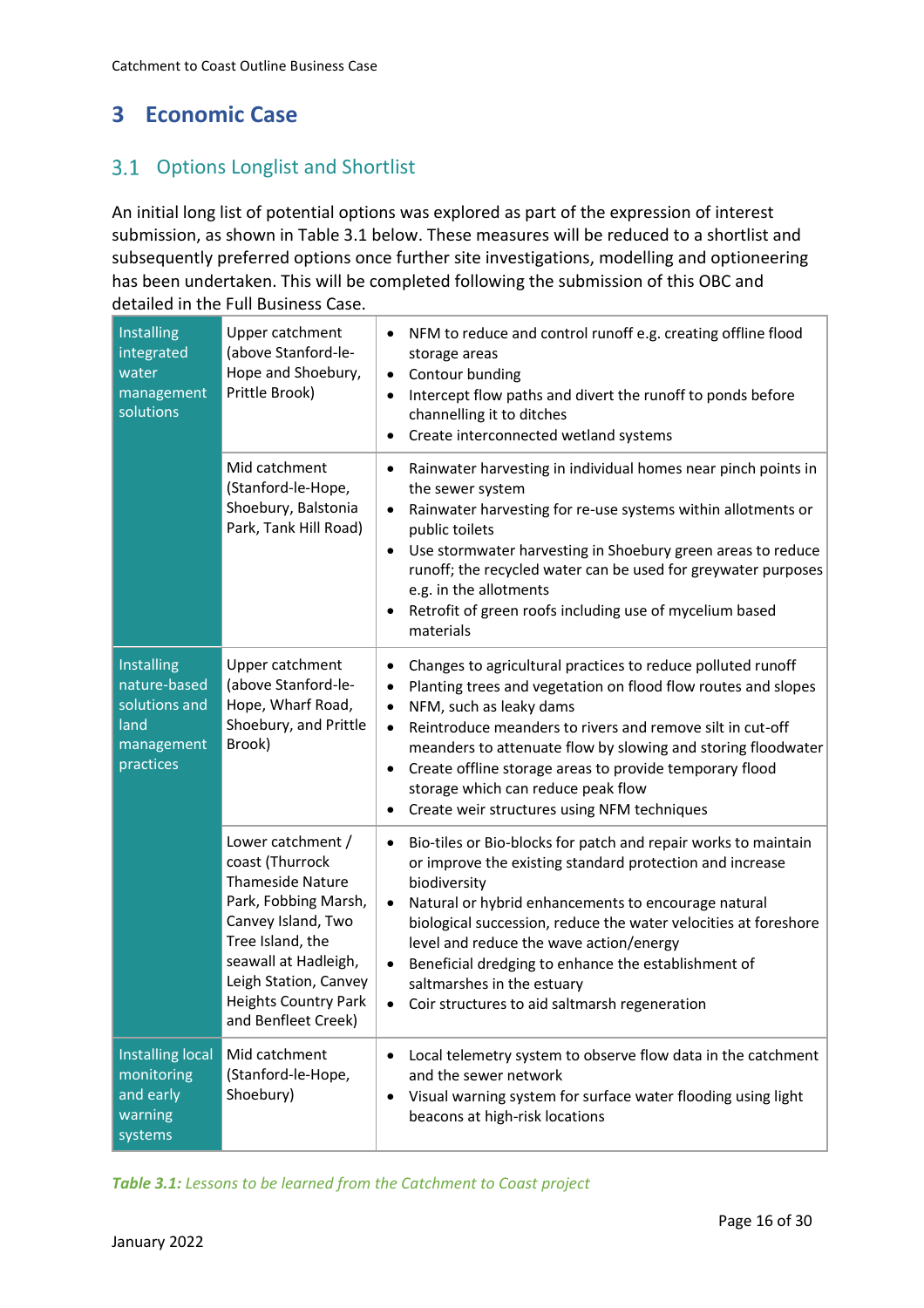All options have been assessed with regards to technical, environmental and social impacts. It should be noted that no finalised options have been selected or presented as part of this OBC as further exploration into viability and impacts is required during the option assessment and detailed design phases to determine the specific final measures and locations. This is due to the IRF project being an innovation and learning driven project which allows more flexibility for adaptation throughout the project than normal flood alleviation and coastal erosion mitigation schemes.

#### **3.2 Costs and Benefits**

An economic assessment has been undertaken to determine the quantitative benefits of the options and the incremental benefit-cost ratios, Net Present Value (NPV) and the qualitative benefits associated with the Project Objectives.

The project whole-life costs are £6.323m, which includes:

- SBC and TC staff costs
- Project management support
- External consultant costs (modelling, optioneering, detailed design, EIAs)
- Surveys (topographic, ground investigations, UXO, ecology, contamination, aerial and drones)
- Pre and post measure delivery monitoring
- Stakeholder engagement
- Evaluation and learning aspects (PhD students)
- Future maintenance
- Risk contingency (10%)
- Optimism bias (20%)
- Inflation (3.5%)

Cost estimates will be re-evaluated at the optioneering and detailed design stages of the project to allow the risk and optimism bias of the proposals to be reduced where appropriate.

The benefits that will be generated by the Catchment to Coast project will take the form of a reduction to flood risk and coastal erosion and increased understanding and learning of the use of innovative measures based on the data gathered. This learning will be shared with DEFRA, the EA and the wider IRF programme as the project progresses to compound the learning across projects, with the outcomes used following the project completion to inform future knowledge and decisions regarding capital schemes. As such the innovation and learning forms a key part of the project, and that which will be achieved through the Catchment to Coast project can be categorised into three areas:

• Lesson learning from the implementation of measures;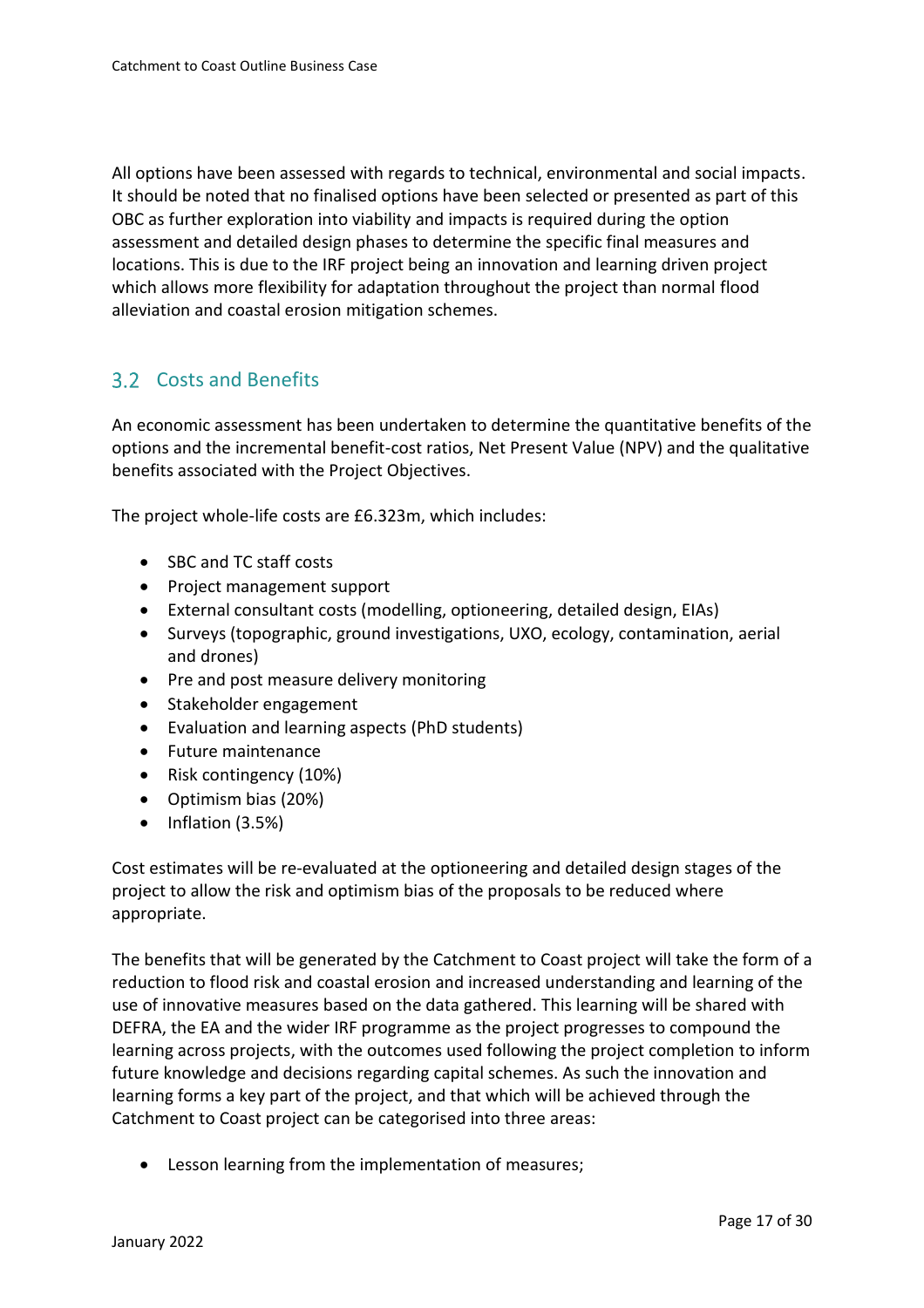- The value at risk benefits once measures are implemented, which constitute the economic, environment and social damages which can be avoided by the scheme implementation; and
- The value potential benefits, which are the additional economic, environmental and social value that is created by the implementation of measures.

The lesson learning from the scheme will be an ongoing process throughout the entire 6 year span of the project. The project partnership includes a wide variety of partners who bring a wide range of experience from other projects, research, and fields of expertise. Lessons learnt from other and similar projects will be incorporated into the outline and detailed design phases of the project. All data and learning generated through the Catchment to Coast project, and others within the wider IRF programme, will be used to increase knowledge surrounding the delivery of innovative resilience measures and better inform capital flood schemes nationwide.

The University partners and others involved in the monitoring will feed back into the project once the scheme has been constructed to determine how the scheme is performing. All lessons will be fed back to support understanding by the Catchment to Coast project team and wider IRF programme surrounding what does and doesn't work in relation to the innovation measures and processes being employed.

The value at risk benefits and value potential benefits have been identified for each of the scheme locations and will be presented in more detail within the final FBC document. Within the Crouch and Roach operational catchment and the Mardyke operational catchment the key value at risk benefits and value potential benefits are shown in Table 3.2:

| FCERM_AG<br><b>AST Category</b> | Sub-category                      | <b>Business as Usual</b><br>baseline - potential<br>damages    | <b>Following scheme</b><br>implementation-<br>damages avoided                                                            | <b>Following</b><br>scheme<br>implementation<br>- added value            |
|---------------------------------|-----------------------------------|----------------------------------------------------------------|--------------------------------------------------------------------------------------------------------------------------|--------------------------------------------------------------------------|
| Economic                        | Residential<br>properties         | Properties are<br>currently at risk of<br>flooding             | Reduction in the flood<br>depths and duration<br>and the damage caused<br>by flood events                                | Potential<br>improvement to<br>residential<br>properties resale<br>value |
|                                 | Non-<br>residential<br>properties | Properties are<br>currently at risk of<br>flooding             | Reduction in the flood<br>depths and duration<br>and the damage and<br>losses of a business<br>caused by flood events    | Potential<br>improvement to<br>rentability of the<br>property            |
|                                 | Emergency<br>costs                | <b>Emergency services</b><br>costs incurred<br>during flooding | Reduction in<br>emergency services<br>resources and costs<br>associated with<br>reduction in flood<br>depth and duration |                                                                          |
|                                 | Infrastructure                    | Damage to some<br>utilities from<br>flooding                   | Reduced flood risk and<br>disruption to some of<br>the utilities in the area                                             | Improved<br>reliability of<br>some utilities in<br>a flood event         |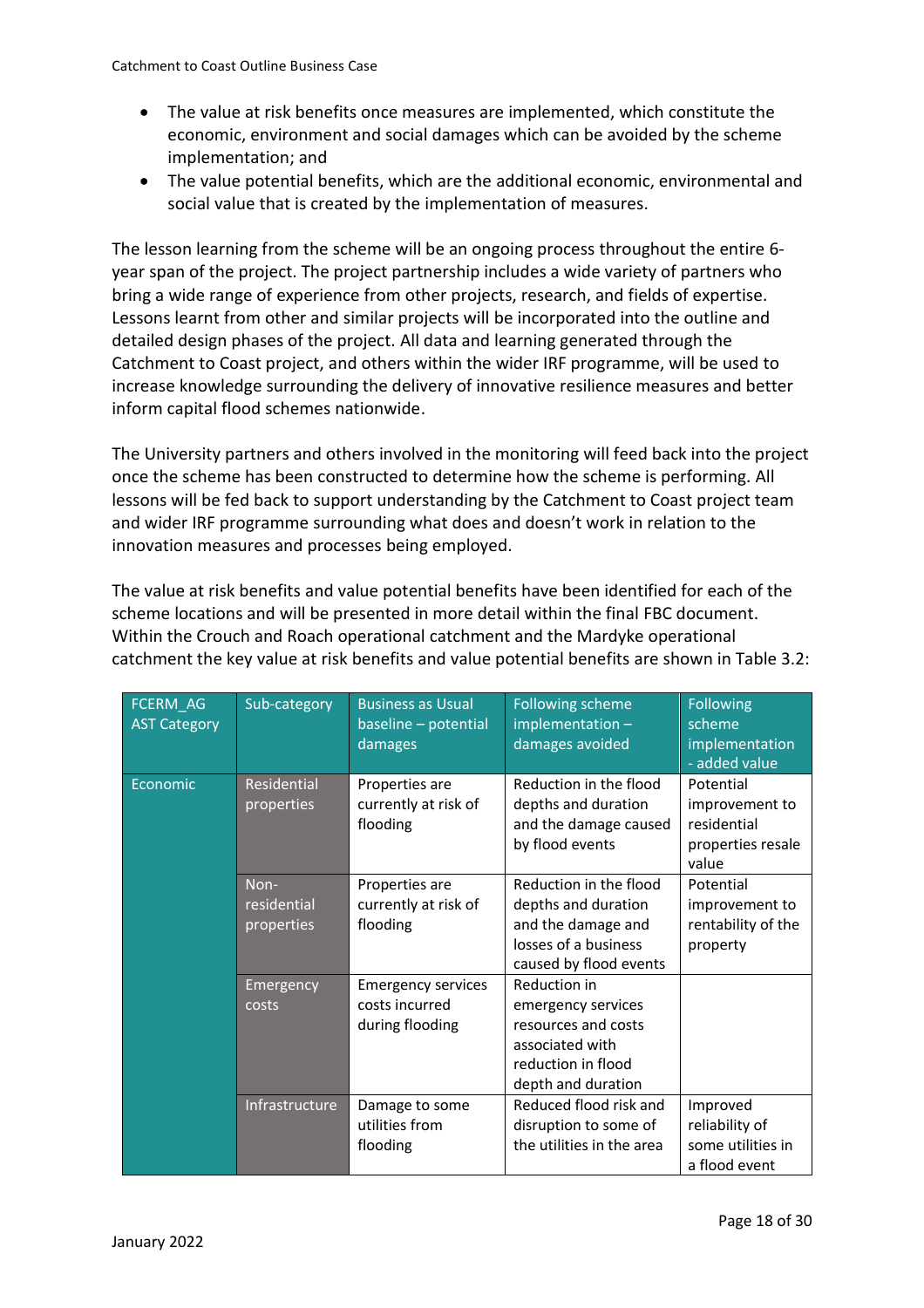|                                      | Transport                      | Major roads and<br>railways are at risk<br>of flooding and<br>erosion    | Reduction in damages<br>to the roads and<br>railway from flooding | Improved<br>reliability of the<br>transport<br>networks                    |
|--------------------------------------|--------------------------------|--------------------------------------------------------------------------|-------------------------------------------------------------------|----------------------------------------------------------------------------|
|                                      | Agriculture                    | Farmland in the<br>catchments is at risk<br>of flooding                  | Reduction in damages<br>to the farmland                           |                                                                            |
| Environmental                        | Biodiversity                   | Ecological assets and<br>wildlife at risk of<br>flooding                 | Reduction in the<br>biodiversity loss                             | Creation and<br>restoration of<br>habitats                                 |
|                                      | Change in<br><b>WFD status</b> | Decrease in WFD<br>status                                                | Reduced changes in the<br><b>WFD status</b>                       | No change or<br>improvement to<br><b>WFD</b> status                        |
|                                      | <b>Historic</b><br>environment | Potential flooding of<br>historic assets                                 | Reduction in flood risk<br>to assets                              |                                                                            |
|                                      | Landscape                      |                                                                          |                                                                   | Improvement of<br>visual impact of<br>areas                                |
| Social<br>(individual<br>and family) | Way of life                    | Closure of local<br>amenities in flood<br>events                         | Reduced impacts on<br>local amenities                             | Increased sense<br>of place                                                |
|                                      | Skills and<br>competency       |                                                                          |                                                                   | Improved<br>understanding of<br>flooding and<br>adaptation /<br>resilience |
|                                      | Recreation                     | Temporary<br>reduction in access<br>to recreation areas                  | Reduced risk of<br>flooding to areas                              | Improvement in<br>access to<br>recreation areas                            |
|                                      | <b>Health and</b><br>wellbeing | Negative mental<br>health impacts<br>during flood events                 | Reduces negative<br>mental health impacts<br>during flood events  | Potential<br>improvement to<br>mental health                               |
| <b>Social</b><br>(Community)         | Community                      | Disruption to<br>communities during<br>flood events and<br>recovery time | Reduction in<br>disturbance                                       | Improvement to<br>public realm                                             |
|                                      | Culture                        |                                                                          |                                                                   |                                                                            |
|                                      | Political<br>systems           |                                                                          |                                                                   |                                                                            |
| Knowledge<br>and Skills              |                                |                                                                          |                                                                   |                                                                            |
|                                      |                                |                                                                          |                                                                   |                                                                            |

*Table 3.2: Crouch, Roach and Mardyke operation catchment key value at risk benefits and value potential benefits*

For the historical landfills the value at risk benefits and value potential benefits that could be generated are shown in Table 3.3: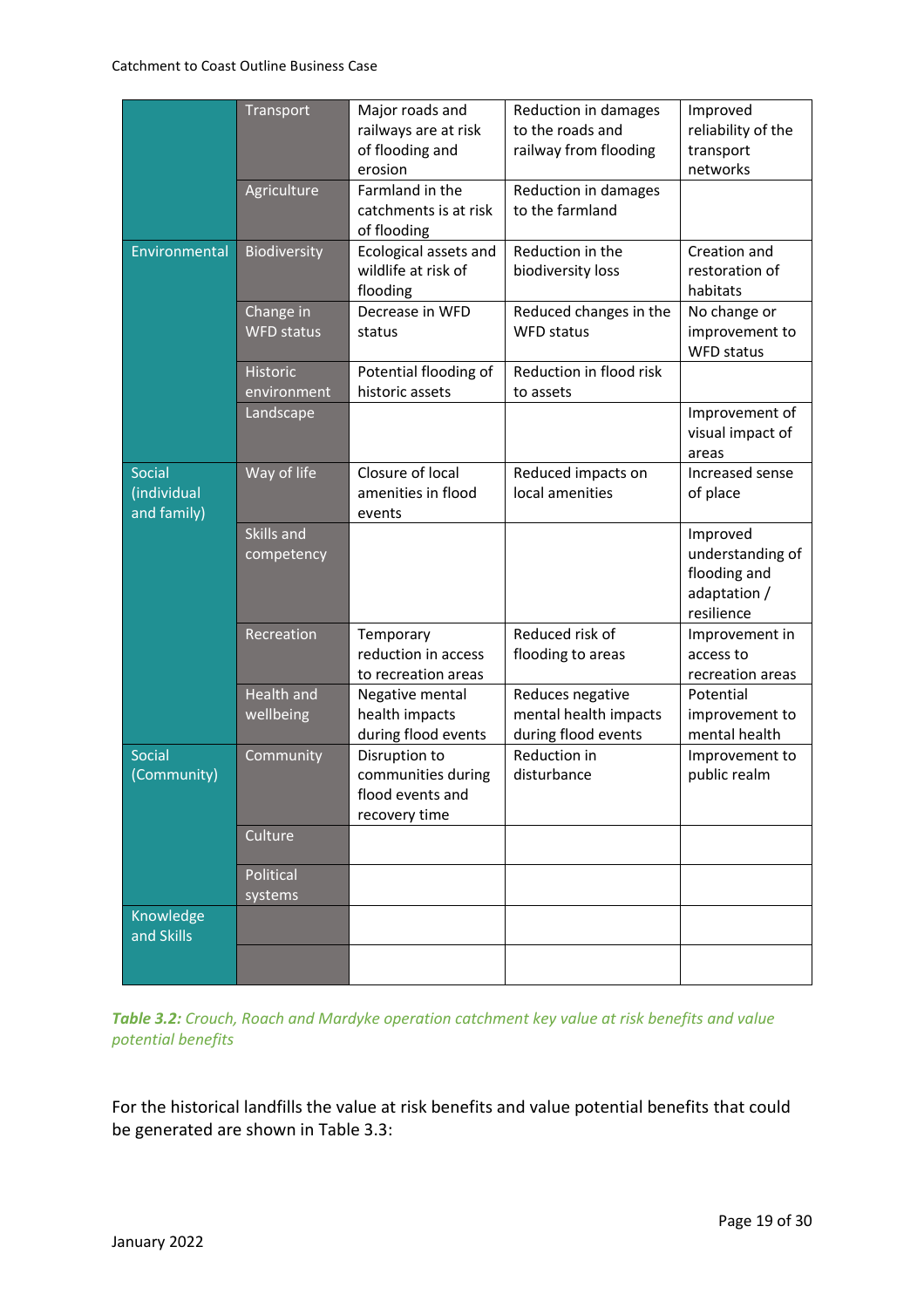| FCERM_AG<br><b>AST Category</b> | Sub-category                      | <b>Business as Usual</b><br>baseline - potential      | <b>Following scheme</b><br>$implementation -$                          | <b>Following</b><br>scheme                                                 |
|---------------------------------|-----------------------------------|-------------------------------------------------------|------------------------------------------------------------------------|----------------------------------------------------------------------------|
|                                 |                                   | damages                                               | damages avoided                                                        | implementation<br>- added value                                            |
| Economic                        | Residential<br>properties         |                                                       |                                                                        | Increased<br>attractiveness of<br>the area                                 |
|                                 | Non-<br>residential<br>properties | Commercial<br>properties at risk<br>(TBC)             | Reduction of erosion<br>risk to properties                             | Increased<br>attractiveness of<br>the area                                 |
|                                 | Emergency<br>costs                |                                                       |                                                                        |                                                                            |
|                                 | Infrastructure                    |                                                       |                                                                        |                                                                            |
|                                 | Transport                         | Loss of road<br>networks                              | Reduce risk of road loss                                               | Improved<br>reliability of<br>network                                      |
| Environmental                   | Biodiversity                      | Loss of habitats<br>from contamination<br>and erosion | <b>Reduction of habitats</b><br>lost                                   | Biodiversity net<br>gain from<br>improvements                              |
|                                 | Change in<br><b>WFD</b> status    | Deterioration of the<br>current waterbodies           | No change to the<br>current waterbodies                                | Improvement of<br>the current<br>waterbodies                               |
|                                 | <b>Historic</b><br>environment    |                                                       |                                                                        |                                                                            |
|                                 | Landscape                         |                                                       |                                                                        | Improved<br>natural<br>landscape<br>through nature-<br>based solutions     |
| Social<br>(individual           | Way of life                       |                                                       |                                                                        |                                                                            |
| and family)                     | Skills and<br>competency          |                                                       |                                                                        |                                                                            |
|                                 | Culture                           |                                                       |                                                                        |                                                                            |
|                                 | Recreation                        | Disruption to<br>recreation and<br>tourism activities | Reduction in the<br>disruption to recreation<br>and tourism activities | Potential<br>improvement in<br>the recreation<br>and tourism<br>activities |
|                                 | <b>Health and</b><br>wellbeing    |                                                       |                                                                        |                                                                            |
| Social                          | Community                         |                                                       |                                                                        |                                                                            |
| (Community)                     | Culture                           |                                                       |                                                                        |                                                                            |
|                                 | Political<br>systems              |                                                       |                                                                        |                                                                            |
| Knowledge<br>and Skills         |                                   |                                                       |                                                                        |                                                                            |

*Table 3.3: Historic landfill sites key value at risk benefits and value potential benefits*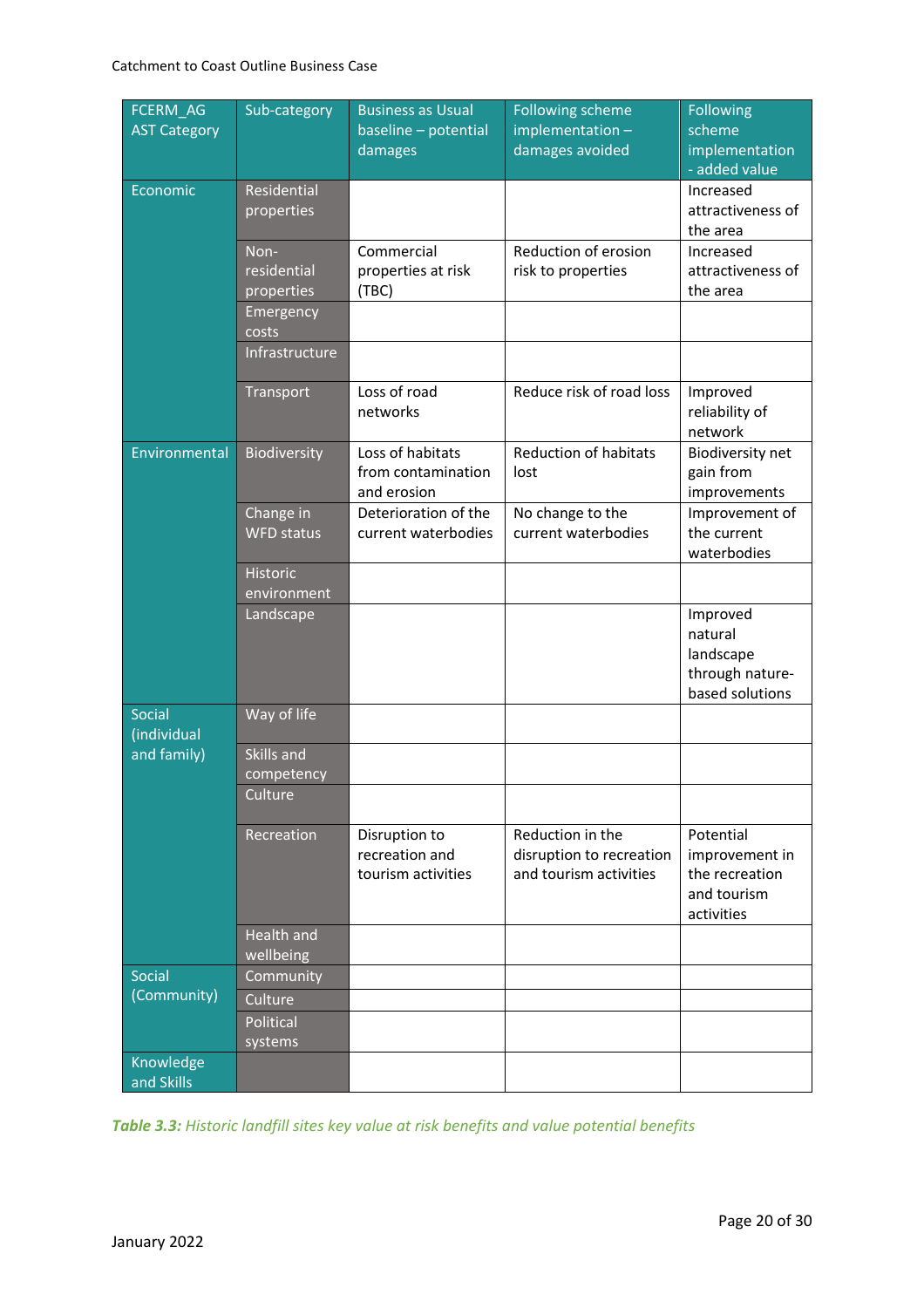Catchment to Coast Outline Business Case

### **3.3 Critical Success Factors**

The following constitute the critical success factors. The Catchment to Coast project will:

- Improve resilience to flood risk, drought and coastal erosion through the delivery of physical measures
- Improve resilience to flood risk and drought through increased community awareness, hydro-citizenship, education and training opportunities
- Improve procurement of specialist contractors vs traditional frameworks, achieved through learning outcomes and innovation
- Achieve wider benefits, such as improved carbon sequestration, biodiversity net gain, pollution reduction, regenerative agriculture and socio-economic gains
- Achieve buy-in from local communities surrounding the retrofitting of rainwater harvesting systems
- Improve planning policy surrounding green roof implementation and the use rainwater harvesting on new developments and retrofitting
- Create a tool to map flood risk management measures within the catchment and quantify the reduction in flow achieved

## **4 Commercial Case**

The procurement and delivery of all measures will be undertaken in line with existing Southend-on-Sea Borough Council and Thurrock Council procurement policies. A formal procurement strategy will be created during year two of the project, following the submission of this OBC.

## **5 Financial Case**

The cost of the options being considered have been generated based on previous project experience and industry cost databases such as the EA cost estimation for SuDS guidance, SPONs, susdrains tools and other guidance (Table 5.1). It should be noted that only highlevel average costs are provided as specific details surrounding the location, type, number and sizing of measures within refined to preferred option/s through the optioneering and detailed design phases.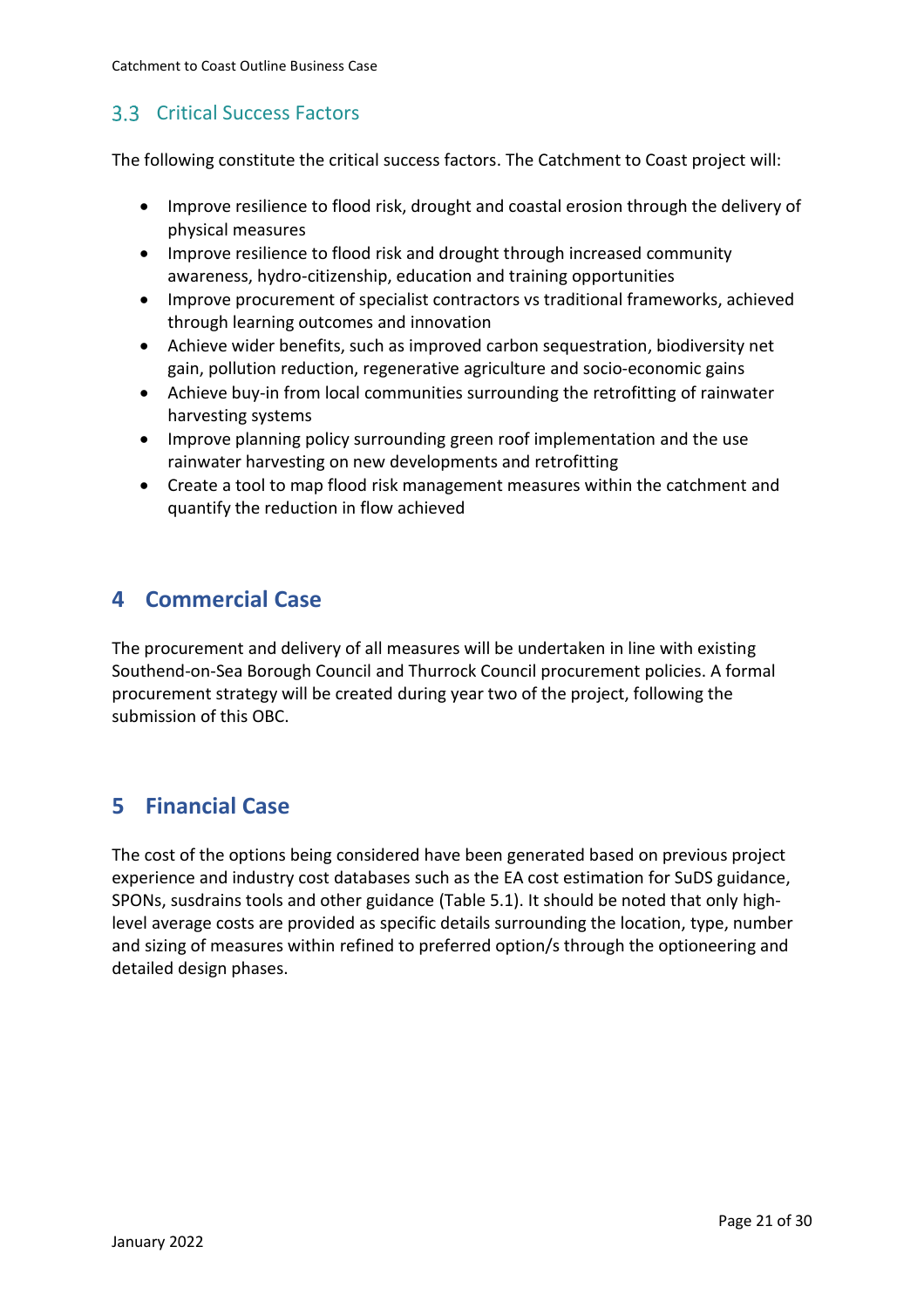#### Catchment to Coast Outline Business Case

| Category                            | <b>Measure</b>                               | High-level<br>estimate | Unit               |
|-------------------------------------|----------------------------------------------|------------------------|--------------------|
|                                     | Land use change                              | £ variable*            | per ha             |
| Regenerative<br><b>Agriculture</b>  | Contour ploughing                            | £0                     | per ha             |
|                                     | Tree planting (2m spacing, 2500 per ha)      | £7,500                 | per ha             |
|                                     | Leaky dam                                    | £1,500                 | per dam            |
| <b>NFM</b>                          | Grassed attenuation area                     | £60                    | per m <sup>3</sup> |
|                                     | New channel                                  | £70                    | per m              |
|                                     | Two stage channel (modification to existing) | £60                    | per m              |
|                                     | Washland / Scrape                            | £ 10                   | per m <sup>2</sup> |
|                                     | Inland wetland                               | £40,000                | per ha             |
| <b>SuDS retrofit</b>                | Water butt installation                      | £ 200                  | per system         |
|                                     | De-paving                                    | £70                    | per m <sup>2</sup> |
|                                     | Green roof retrofit                          | £ 110                  | per m <sup>2</sup> |
|                                     | Water re-use system retrofit (residential)   | £3,500                 | per property       |
|                                     | Water re-use system retrofit (commercial)    | £ 20,000               | per unit           |
|                                     | Rain garden                                  | £500                   | per garden         |
| <b>Warning Systems</b>              | Flood warning beacons                        |                        | per unit           |
| <b>Coastal Erosion</b><br>Reduction | <b>Bio-tiles</b>                             | £150                   | per m <sup>2</sup> |
|                                     | Bio-blocks                                   | £ 200                  | per unit           |
|                                     | Coastal wetland creation                     | £17,000                | per ha             |

#### *Table 5.1: High level average cost estimates for the potential mitigation measures being considered*

\* due to the wide range of variables, such as existing land use, proposed land use, soil type and soil condition, and lack of available information, no costs have been detailed at this stage.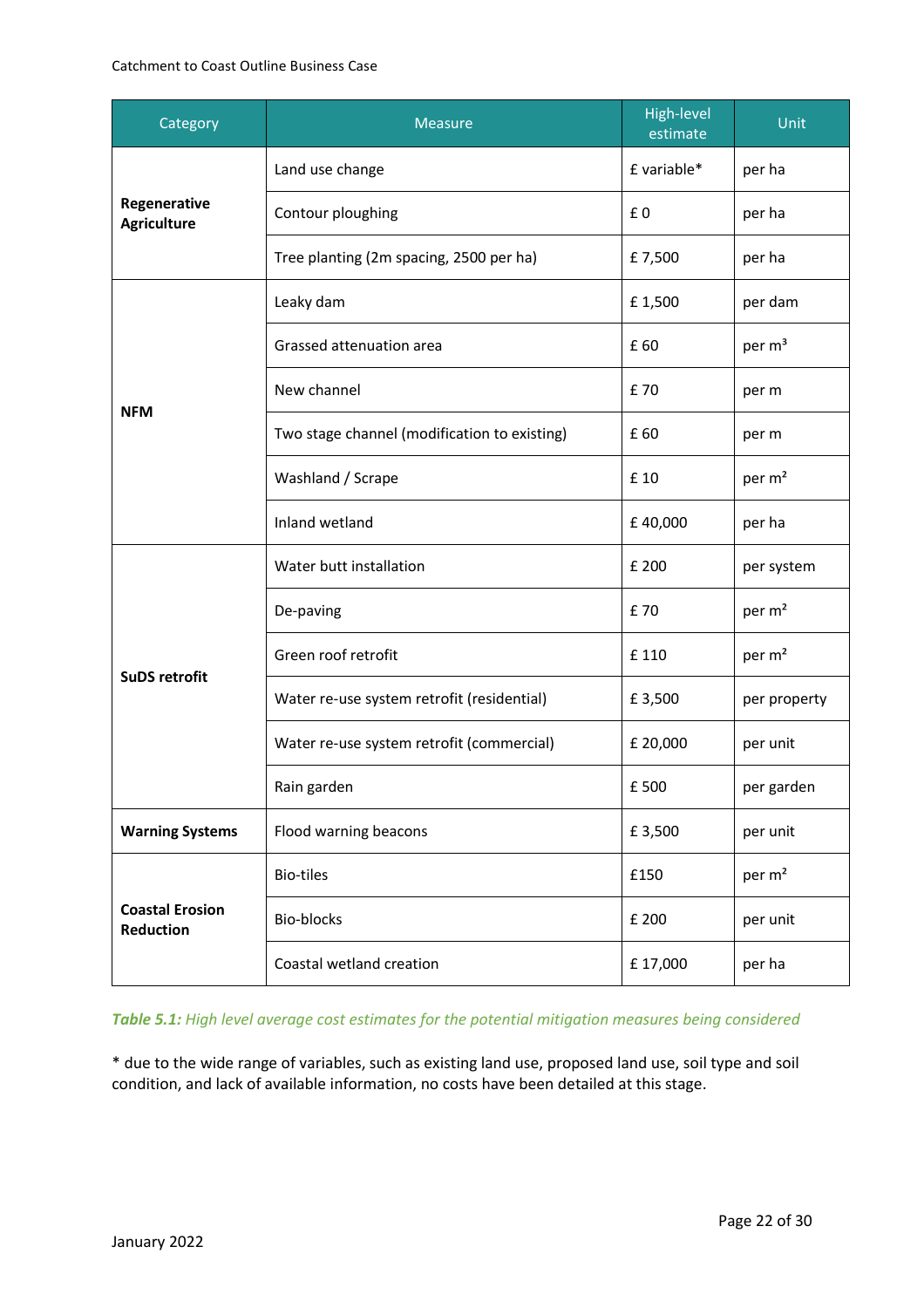The summary of the predicted project spend breakdown is presented in Table 5.2 below. This is presented based on the three phases of the project: Phase 1 – project set-up, optioneering and detailed design; Phase 2 – construction and delivery, and; Phase 3 – monitoring, review and learning.

| Costs per phase                                                        | Phase 1<br>2021-23 | Phase 2<br>2023-25 | Phase 3<br>2025-27 | <b>Total</b> |
|------------------------------------------------------------------------|--------------------|--------------------|--------------------|--------------|
| <b>Flood and Coastal</b><br>Resilience Innovation<br>Programme Funding | £1.631m            | £4.171m            | £521k              | £6.323m      |
| Contributions                                                          | £0                 | £0                 | £0                 | £0           |
| <b>Total Project</b><br>Expenditure                                    | £1.631m            | £4.171m            | £521k              | £6.323m      |

#### *Table 5.2: Project funding source breakdown based on the three primary project phases*

Where measures are implemented within land owned by partners, contributions towards future maintenance, including the mobile phone costs for the flood warning system, will be provided as part of the project. As part of the community engagement aspects of the project it is intended that assets will be adopted and maintained by non-local authority groups into the future.

Where partnership funding contributions towards maintenance cannot be covered by the project alternative sources of funding will be identified. Future maintenance and asset replacement costs will be considered during the optioneering and detailed design phases to ensure that no onerous financial burdens are placed onto asset owners and ensure the sustainability of measures. Potential funding sources include:

- Leader Funding is available to local businesses, communities, farmers, foresters and land managers. Projects can apply for the funding through Local Action Groups for projects which create growth, jobs and are beneficial to the local economy. £138m had been made available to England between 2015 and 2020.
- The EIP-Agri Fund (European Innovation Partnership for Agricultural Productivity and Sustainability) provides support to projects which show innovation and link research with farming or forestry practices. The purpose is to provide grant funding to operational groups to assist with projects that aim to improve productivity and sustainability.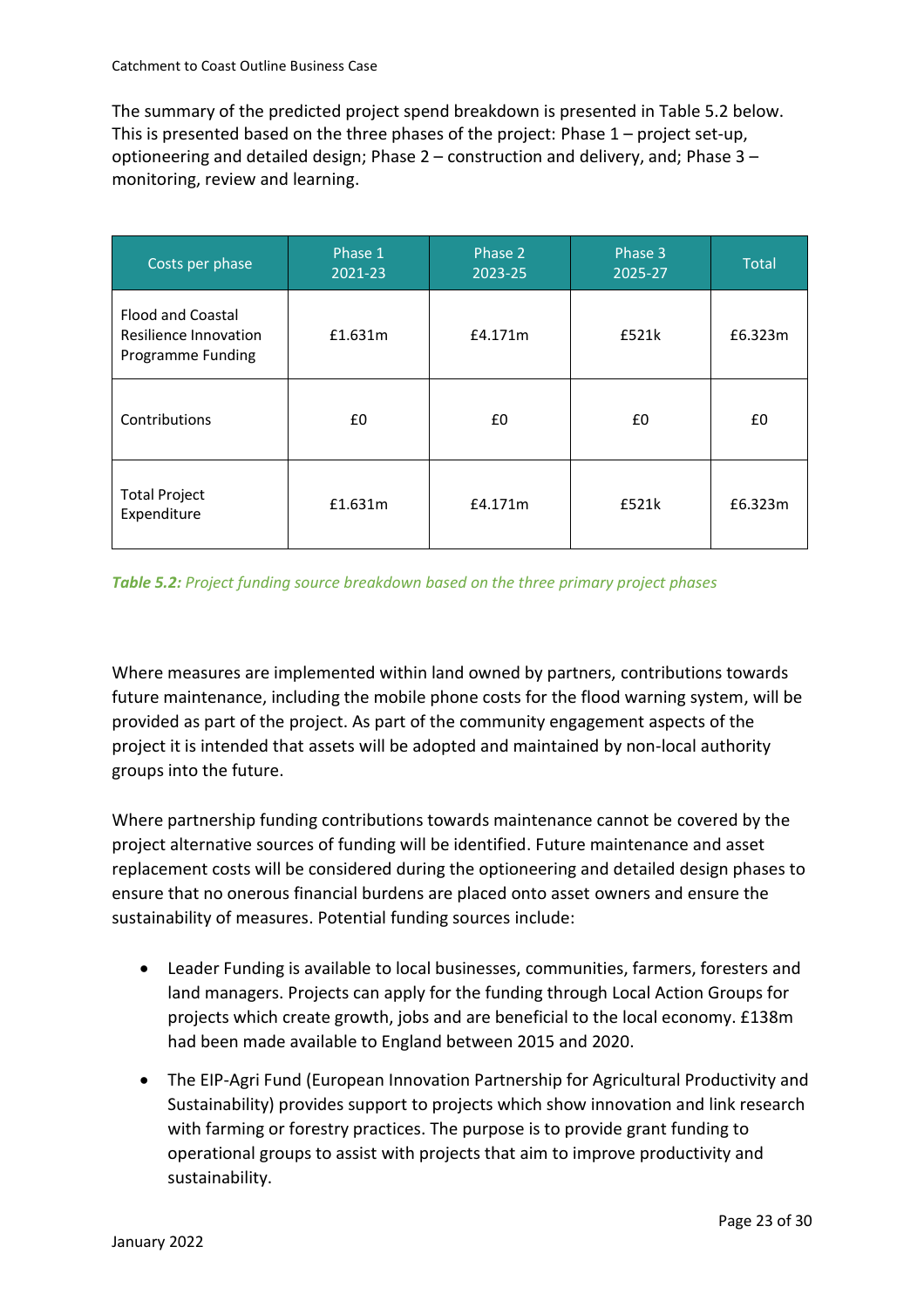• The water capital grants scheme under Countryside Stewardship will be managed and delivered through Catchment Sensitive Farming in 2018. Work funded by the Catchment Sensitive Farming grant scheme over recent years has already brought efficiencies for thousands of farmers and has enhanced local environments throughout England by improving water quality.

It should be noted that majority of measures delivered as part of the Catchment to Coast project will constitute works that would have been considered or required as part of existing strategies and risk reduction activities. As such delivery as part of the IRF programme allows for the implementation using grant funding and the installation of measures sooner than would have been programmed under normal circumstances, thus reducing the reactive maintenance works and costs of Southend-on-Sea Borough Council and Thurrock Council.

## **6 Management Case**

#### Governance and Partnership Arrangements

Southend-on-Sea Borough Council are the lead partner of the Catchment to Coast project in collaboration with Thurrock Council. The active members of the Catchment to Coast partnership are:

- **Southend-on Sea Borough Council (project lead partner)**
- **Thurrock Council (joint lead partner)**
- Castle Point Borough Council
- Anglian Water Catchment Management Team
- Essex Wildlife Trust
- Environment Agency
- Thames 21
- AmbioTEK CIC
- King's College London
- University of Essex

The project management and reporting structure are presented in Figure 6.1.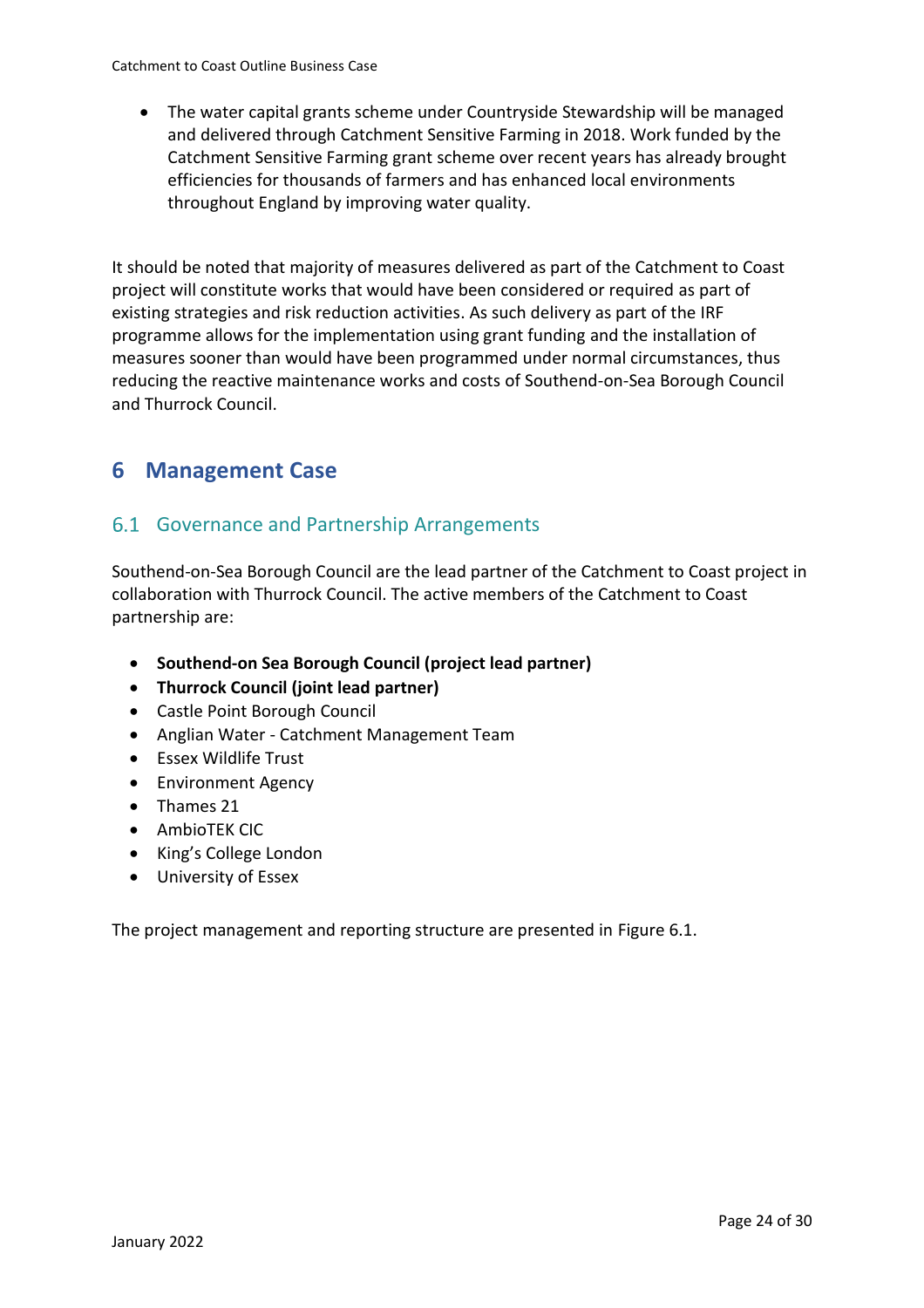

*Figure 6.1: Catchment to Coast project management and reporting structure*

#### 6.2 Roles and responsibilities

The IRF Executive Project Board will determine the overall strategic direction as well as oversee any legal or financial decisions that Southend-on-Sea Borough Council is required to make as the Lead Authority Responsible Partner. The Board will also be responsible for determining any disputes within the project.

The Board constitutes an Executive Officer from the Agency, two Executive Officers and the relevant Elected Members from the IRF Lead Project Partners. The Board will meet annually (at a minimum) and not more than quarterly unless a Dispute Resolution Meeting is called.

The IRF Steering Group will formed including an appropriate representative from each partner organisation. The Steering Group will agree and lead the programme's priorities and make key decisions on project deliverables. Occasional input may be required from additional stakeholders or SME's and ad-hoc attendance will be determined by the progress and stage of the project.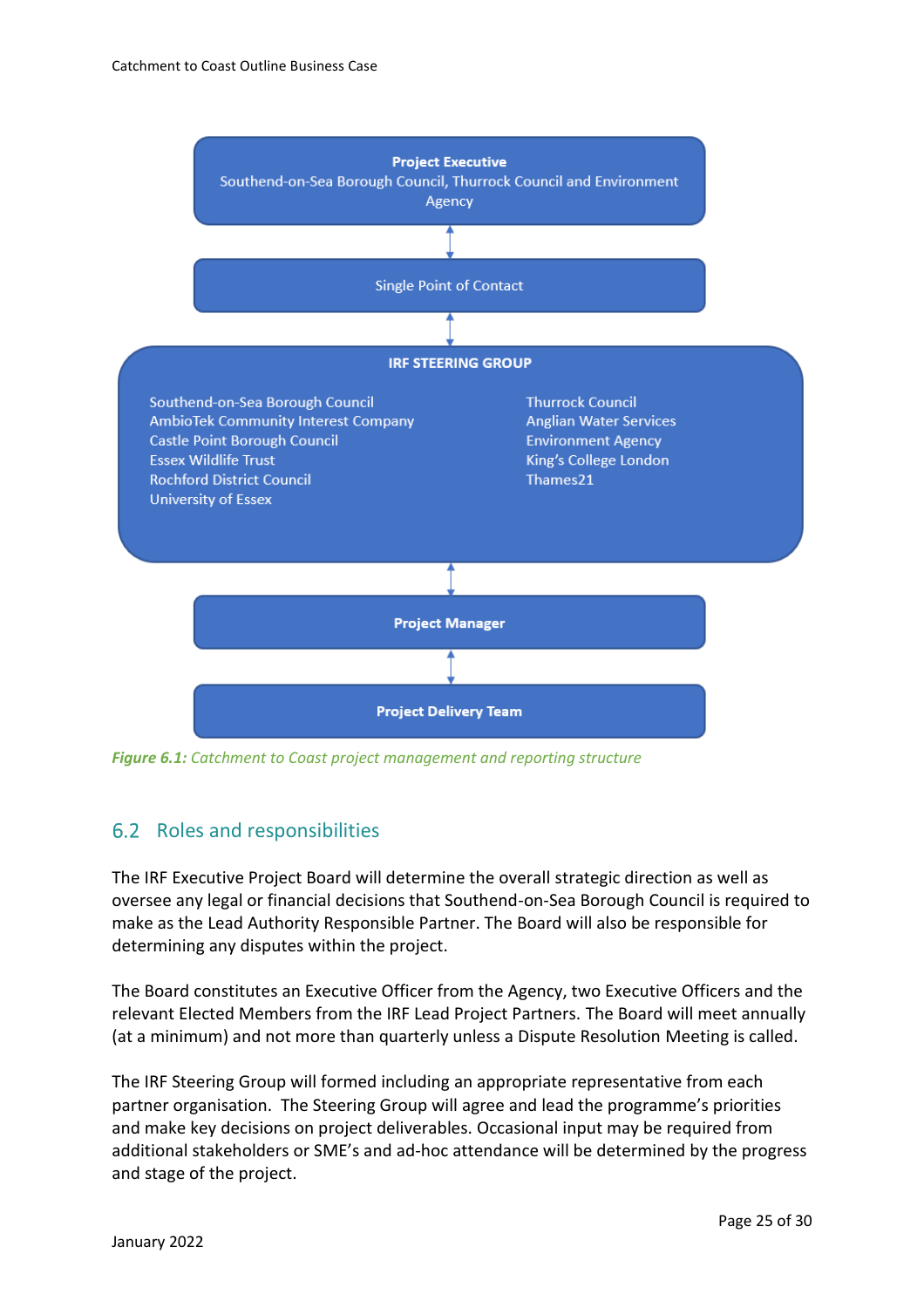The IRF Project Manager will report the progress of the Project Delivery Team and highlight any risk or critical path items to the Steering Group for consideration and direction. The IRF Senior Responsible Officer (SRO) from the Lead Authority Responsible Organisation within the Steering Group will report to the IRF Executive Project Board and chair the quarterly meetings. External communications and engagement will be directed and agreed by the Steering Group. The Steering Group will meet quarterly as a minimum; special meetings may be called as deemed appropriate.

The IRF Project Delivery Team/s will be accountable for managing the day-to-day delivery of the project, including detailed design and construction. The Team will be chaired by the IRF Project Manager and will meet not more than monthly unless a certain workstream necessitates additional meetings. The Team will be comprised of relevant representatives and SME's from the Partnership who are critical to the successful delivery of project workstream over the six years, and membership may vary as the programme progresses.

Project progress will be reported at the IRF Steering Group by the IRF Project Manager. In addition, key decisions to be made will be discussed and determined at the Steering Group and cascaded to the IRF Delivery Team/s by the IRF Project Manager as required.

An IRF Project Manager is in place to support the work of the IRF Lead Project Partners. The IRF Project Manager will be responsible for overseeing all delivery elements of the programme including financing and reporting to Defra and the Environment Agency.

The project has developed a Memorandum of Understanding (Appendix 1) which formalises the project group structures detailed above and confirms commitment to the project by all partners.

Southend-on-Sea Borough Council have the overall responsibility of the project and the work that is undertaken within it, including financial management and project quality.

Should project partners not deliver agreed activities or workstreams performance will be escalated via the dispute process with a decision made by the steering group and then projective executives as to the appropriate action to take regarding ensuring the activities in question are completed. Such action may include but is not limited to, removing the partner from the Catchment to Coast project, ceasing payment and/or seeking financial or other forms of compensation from the relevant partner.

### 6.3 Programme

The project delivery will be divided into three main phases:

- Phase 1 (April 2021 to March 2023): project set-up, partnership creation, baseline data gathering, modelling, optioneering and detailed design
- Phase 2 (April 2023 to March 2025): construction, installation and measure delivery
- Phase 3 (April 2025 to March 2027): post installation monitoring, measure performance assessment, project learning

The high-level project programme can be found in Appendix 2.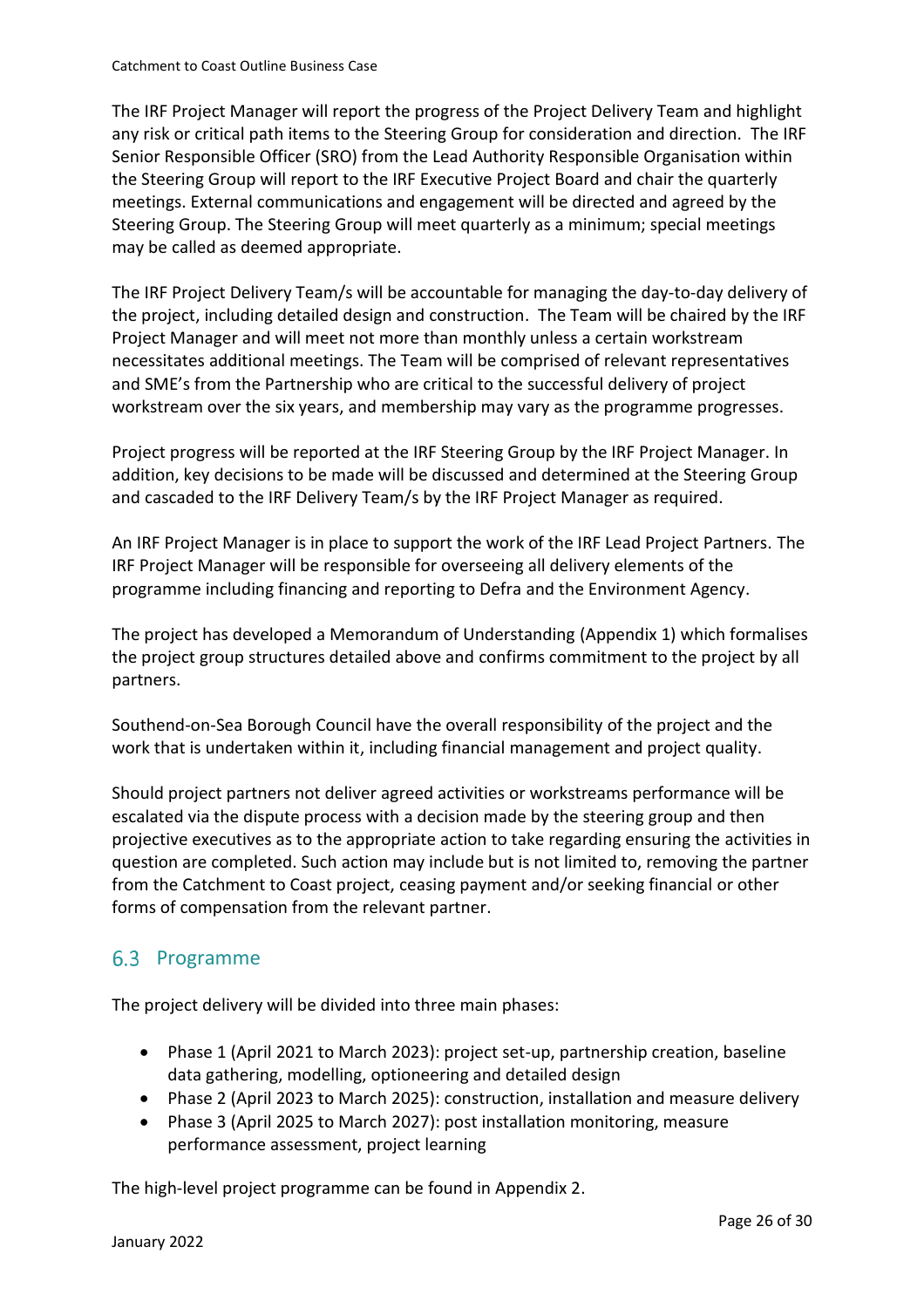#### 6.4 Communications and Stakeholder Engagement

Stakeholder engagement will form a key part of the Catchment to Coast project due to the scope, size and scale of the project, and the large number of other organisations, stakeholders, businesses and communities that fall within the study areas. It is essential that appropriate engagement is undertaken with all relevant stakeholders to ensure the successfully delivery of appropriate measures, ensure adoption and acceptance from local communities and organisations, and in measuring the success and impacts of the project.

A communication and engagement sub group has been established between project partners with initial stakeholder mapping undertaken. A Communications Plan has been created and agreed between partners and engagement plans are currently being created. Project task-groups have been set up covering the following areas to engage with appropriate partners, stakeholders and SME's which meet regularly to focus on more specific aspects of the project:

- Communication and Engagement
- Historic Landfills and Lower Catchment
- Monitoring and PhD students
- Regenerative Farming and Upper Catchment (to be finalised)
- Flood Warning Beacons (to be finalised)
- Middle catchment Measures (to be finalised)
- Ecology and Biodiversity (to be finalised)

Specific engagement will be undertaken following the acceptance of the OBC and progression of the project to the optioneering stages to ensure all stakeholders are able to input into the project and influence the option types, sizes and locations. As an important aspect to the success of the project discussions are currently ongoing surrounding the employment of a dedicated resource for the project to aid engagement with the communities and businesses.

Due to COVID-19 restrictions, the available methods for in-person public engagement are likely to be limited and it is anticipated that virtual meetings and consultations will be prioritised. Project partners Thames 21 and the Essex Wildlife Trust (EWT) will support all communications and engagement activities throughout the lifetime of the project.

A dedicated project website will be set up which will form the central point of public information to communicate project updates and receive feedback. Project updates in local media channels, such as the Echo, a daily newspaper covering South Essex, or posts by the Councils on online local community groups (e.g. Nextdoor) will raise the profile of the scheme and outline the benefits to local communities.

One of the proposed resilience actions is the implementation of an additional surface water flood warning system using light beacons in the relevant project areas. A letter drop, digital drop or in-person house visits (if COVID-19 restrictions allow) will be considered to communicate information about the flood warning system to the local communities. A full demonstration will be provided to all residents to exhibit the beacons functionality. It is particularly important that residents are aware of the flood warning system and how it will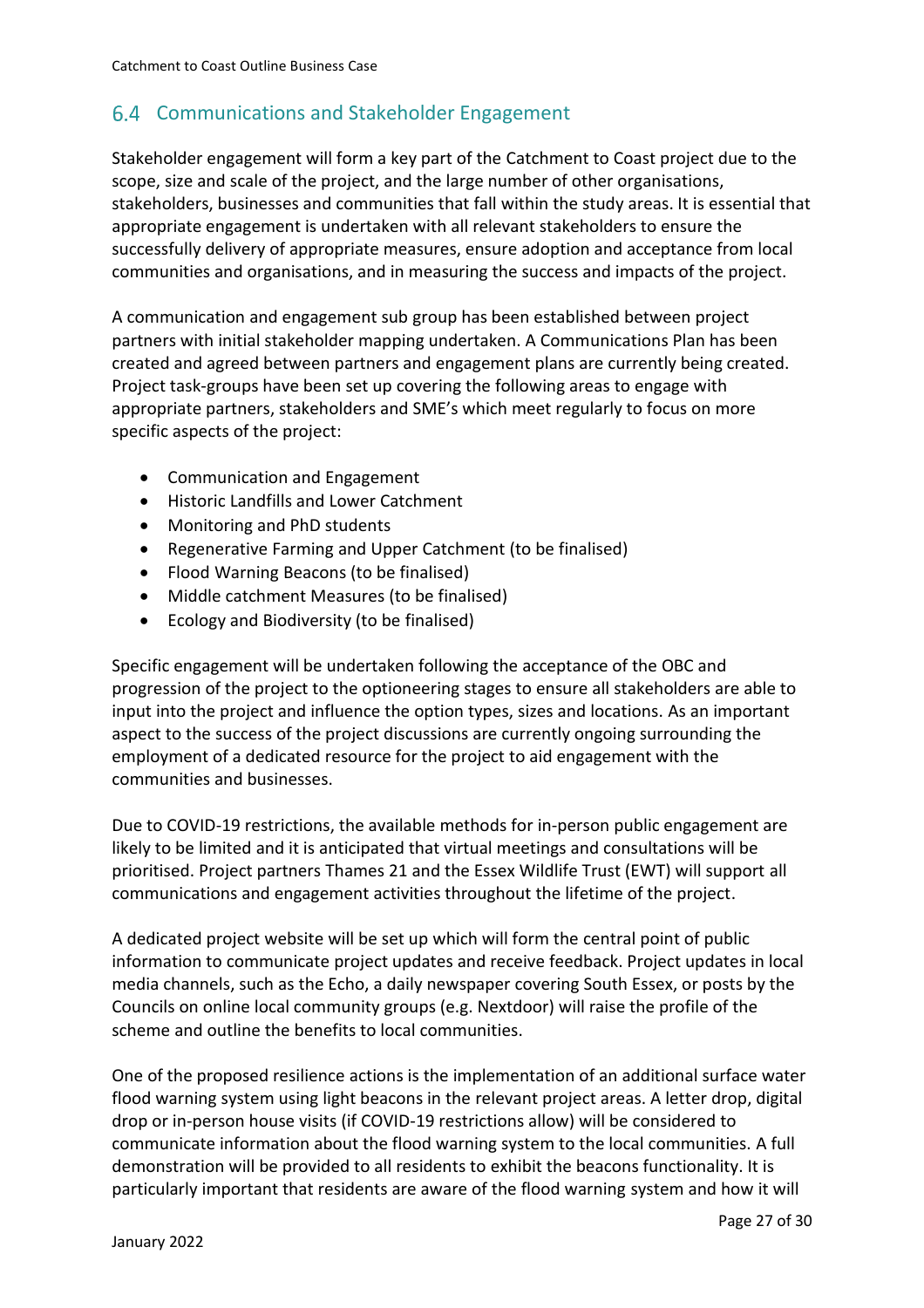be used, otherwise, it will be ineffective in reducing the impacts of flooding in the towns. After the resilience actions have been implemented, lessons learnt will be shared with the public.

The project will also allow for the utilisation of the existing EWT River and Coastal Warden roles to undertake some of the monitoring tasks. Thames 21 will provide training to additional volunteers on the practical delivery of small-scale NFM, including teaching them the skills to build leaky dams and plant trees, and on monitoring NFM interventions. All engagement activities will look to develop a sense of hydro-citizenship amongst communities and stakeholders.

The proposed resilience actions include NFM in the upper catchments in Thurrock, Southend-on-Sea and Rochford. Engaging with the local landowners and farmers can provide useful inputs into the planning and design of the resilience actions in these areas and also establish shared objectives. Their knowledge will enable better consideration of potential measures through the optioneering and design stages. Early engagement with the landowners and farmers will also help the project partnership to foresee any issues that may lead to an objection. The project partnership will consider creating a memorandum of understanding with landowners and farmers who will be affected by the resilience actions implemented under the Catchment to Coast project.

Engagement with planners, policy makers and developers will be undertaken throughout the project to share learning surrounding the viability of delivering SuDS, including water reuse and recycling measures. Whilst SuDS are required to be included within new developments to manage flood risk, doing so will allow the use of detailed local data, to better allow the consideration of such measures in planning policies and decision making. It is a goal of the Catchment to Coast Project that such measures become common place across Southend-on-Sea and Thurrock.

The project partnership seeks to ensure all public and stakeholder engagement to be effective and meaningful. Clear feedback loops between consultation and the impact on the design will be established. An evidence trail of stakeholder and public views will help to keep track of their influence on the project. Talking to stakeholders and the public early in the planning and design process means any issues can be identified promptly and allows sufficient time to work through them. The local community are more likely to accept development if they understand why the resilience actions are needed and if they have been allowed to influence the project. Establishment of a transparent process (except areas requiring commercial sensitivity) will also increase the likelihood of the project being accepted by stakeholders and the public.

#### 6.5 Risks

A risk register for the project has been developed to identify and manage the risks. The register will be updated by all partners throughout the project lifetime with the content and mitigation measures discussed during weekly project delivery team calls as well as during all progress meetings and workshops.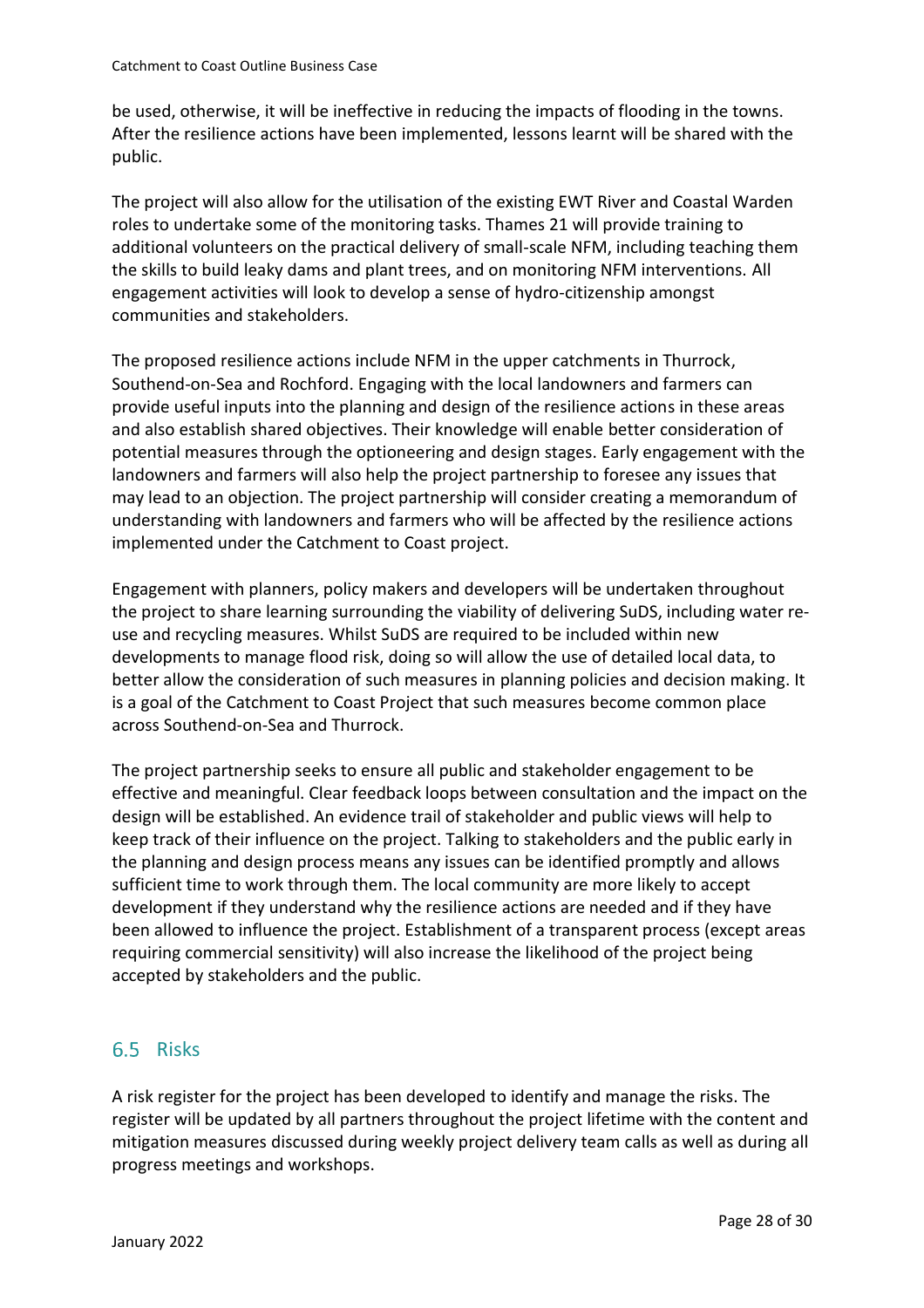Current key, high-level risks are outlined in Table 6.1.

|                          | <b>Key Risks</b>                                                                                         | H/M/L | Owner  | <b>Counter Measures and approach</b>                                                                 |
|--------------------------|----------------------------------------------------------------------------------------------------------|-------|--------|------------------------------------------------------------------------------------------------------|
| $\overline{1}$           | COVID-19                                                                                                 | н     | All    | Follow latest government guidelines<br>and minimise face-to-face<br>interactions, where possible     |
| $\vert$ 2                | Disengagement from stakeholders                                                                          | м     | SBC/TC | Undertake engagement early and<br>regularly                                                          |
| $\vert$ 3                | Lack of acceptance from<br>stakeholders to the project, options<br>and/or locations being considered     | м     | SBC/TC | Undertake engagement early and<br>regularly                                                          |
| $\vert 4$                | Computational modelling instabilities<br>cause delays or prevent options from<br>being properly assessed | L     | SBC/TC | Allow extra time for checking and<br>calibration, use pre-existing models<br>where possible          |
| 5                        | Necessary approvals from statutory<br>bodies are delayed or withheld                                     | M     | SBC/TC | Engage early with relevant bodies and<br>submit applications as early as<br>possible                 |
| $6\overline{6}$          | Costs increase due to supply chain or<br>availability issues, including Brexit                           | м     | SBC/TC | Place orders as early as possible and<br>undertake early engagement with<br>construction contractors |
| $\overline{\phantom{a}}$ | Unforeseen issues arise on site<br>during construction and delivery                                      | м     | SBC/TC | Undertake all appropriate site<br>investigations and trial holes as<br>required                      |
| 8                        | Baseline monitoring is not sufficient<br>or in the correct place to enable<br>appropriate learning       | M     | SBC/TC | Undertake detailed planning to ensure<br>sufficient coverage of monitoring<br>stations               |

*Table 6.1: Key project risks*

## **7 Recommendations and Next Steps**

It is recommended that all of the next steps for the Catchment to Coast project are undertaken. These include:

- Reduce the long-list of options to a shortlist
- Undertake public and stakeholder engagement and commence training and education aspects
- Undertake modelling, environmental assessments (and all other necessary assessments) to allow the short-list to be reduced to preferred options for each project location
- Undertake further surveys and data gathering to support decisions surrounding optioneering and detailed design
- Undertake detailed design and seek appropriate consents and permissions
- Undertake procurement and prepare contractors to allow construction to be commenced from April 2023
- Complete the Full Business Case
- Undertake initial baseline modelling